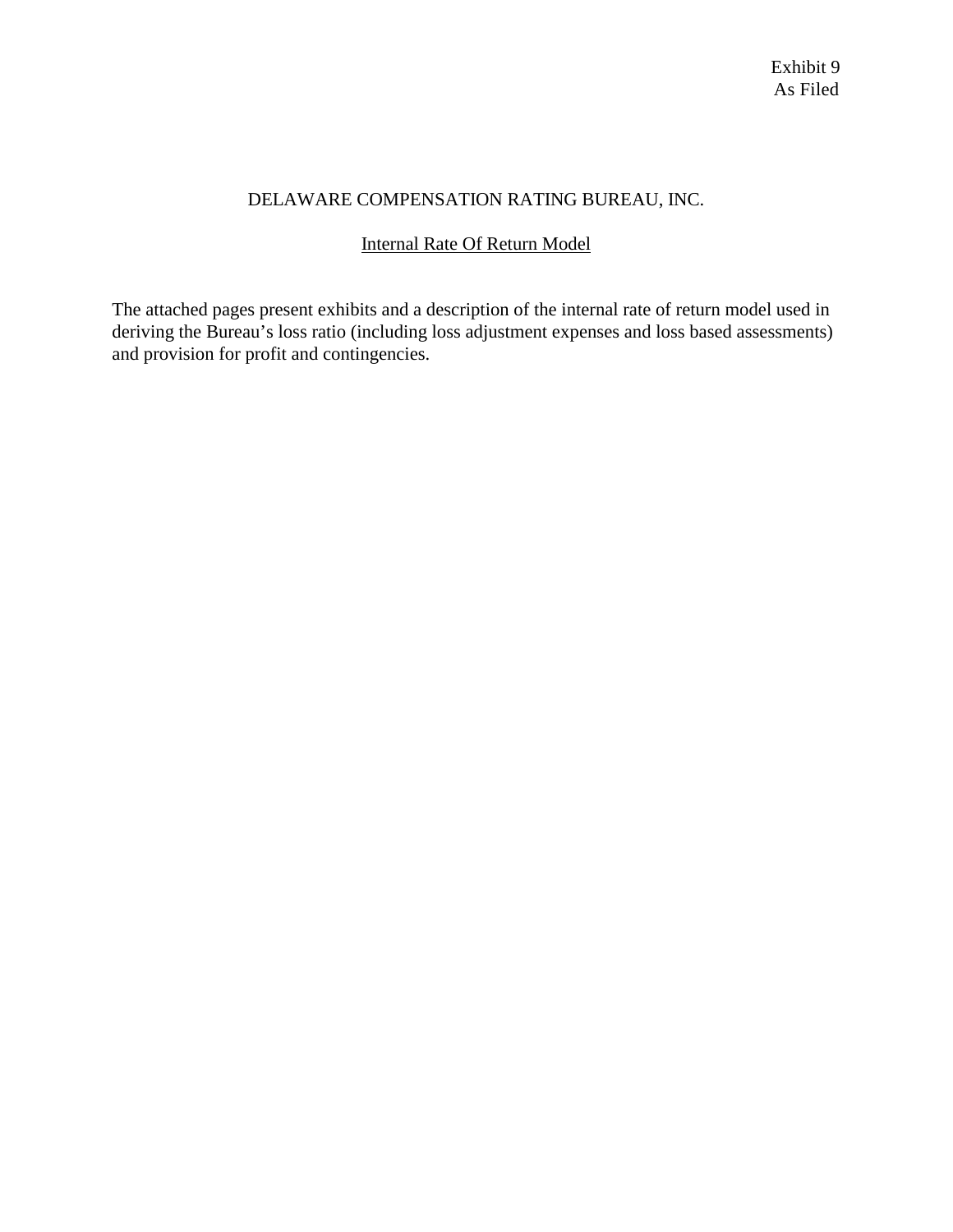# **DELAWARE COMPENSATION RATING BUREAU, INC.**

# **DELAWARE DECEMBER 1, 2005 RESIDUAL MARKET RATE FILING**

# **Internal Rate of Return Analysis**

The following pages present results of an economic analysis establishing the following items:

- The appropriate rate of return for writing workers compensation business, and
- The loss ratio (including loss adjustment expenses and loss-based assessments) which will allow the realization of that target rate of return in current economic conditions, based on current expense needs for stock carriers and cash flows for losses and expenses attendant with Delaware workers compensation insurance.

Internal Rate of Return Table I shows Inputs, Assumptions and Outputs underlying the analysis.

Internal Rate of Return Tables II - VII show the various cash flows projected for the underwriting of Delaware workers compensation business based on the inputs to the Internal Rate of Return model, assuming a base standard premium at Bureau level of \$1 million.

Exhibits titled "Delaware Pre & Post Tax Returns" and "Delaware Cost of Capital" present the derivation of the appropriate current target rate of return, which is 10.28 percent. Both Capital Asset Pricing Model ("CAPM") and Discounted Cash Flow ("DCF") analyses have been applied to the derivation of this target rate, producing results of 11.42 and 9.13 percent respectively. The selected target rate of return, 10.28 percent, is the average of these two separate indications.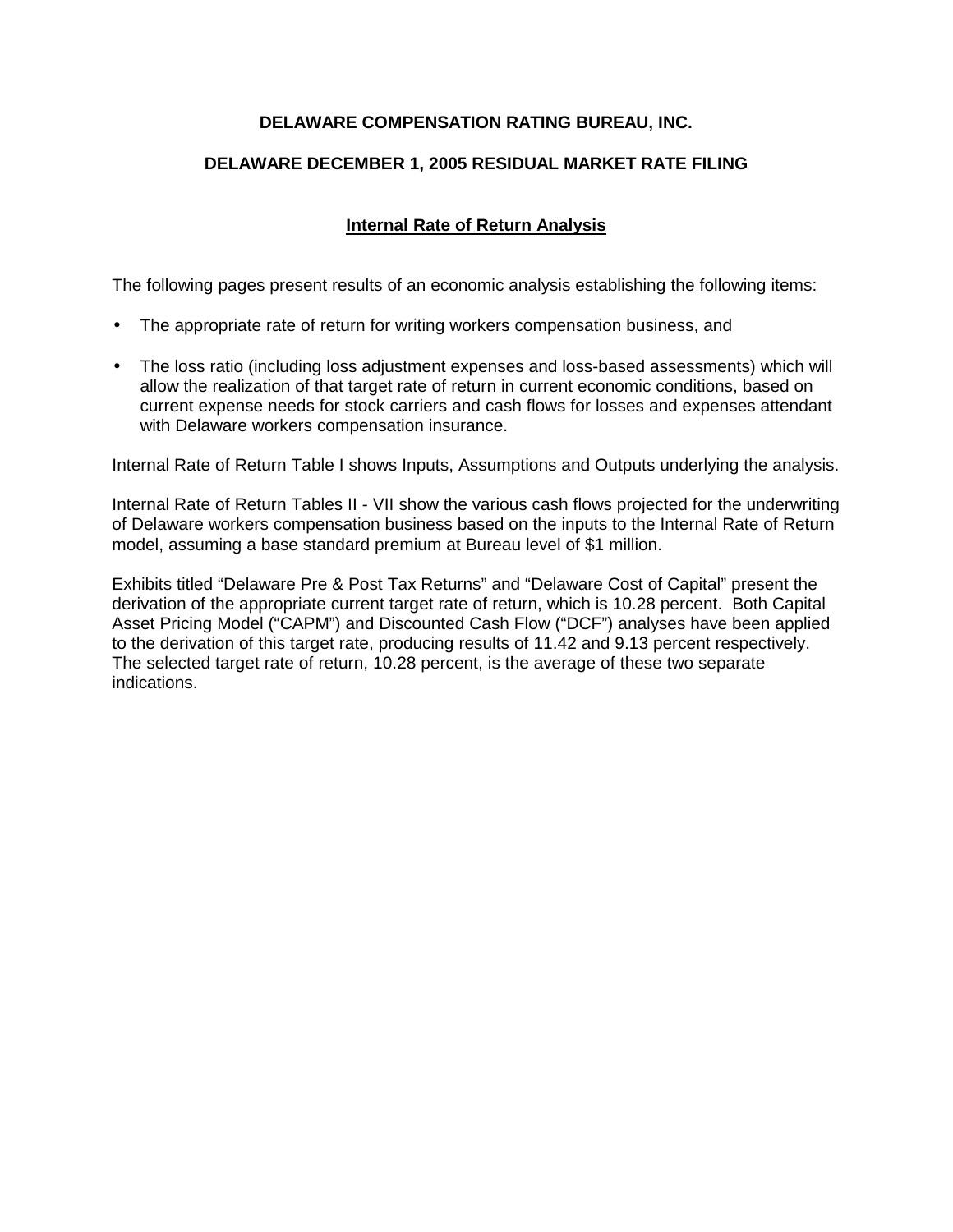## INTERNAL RATE OF RETURN ANALYSIS STATE OF DELAWARE - 2005 TABLE I: INPUTS, ASSUMPTIONS & OUTPUTS

|      | Section 1: Inputs & Assumptions                                                     |           |
|------|-------------------------------------------------------------------------------------|-----------|
|      | (1) Commissions *                                                                   | 7.50      |
|      | (2) Other Expenses                                                                  | 5.74      |
| (2A) | Other Acquisitions *                                                                | 2.42      |
| (2B) | General Expenses *                                                                  | 3.00      |
| (2C) | Other Tax **                                                                        | 0.32      |
|      | (3) State Premium Taxes & Uncollectible Premium                                     |           |
| (3A) | Tax1 - Premium Tax **                                                               | 2.00      |
| (3B) | Uncollectible Premium **                                                            | 1.00      |
| (3C) | Tax3 - Workers Compensation Fund **                                                 | 2.00      |
|      | (4) Premium Discount ***                                                            | 10.81     |
|      | (5) Deviations                                                                      | 0.00      |
|      | (6) Dividends to Policyholders                                                      | 0.00      |
|      | (7) Premium Written                                                                 | 1,000,000 |
|      | Investment Income                                                                   |           |
| (8A) | Pre-Tax Return on Assets                                                            | 5.40      |
| (BB) | <b>Investment Income Tax Rate</b>                                                   | 1.27      |
| (8C) | Post-Tax Return on Assets                                                           | 4.13      |
|      | (10) Reserve to Surplus Ratio                                                       | 2.73      |
|      | (11) Internal Rate of Return (Cost of Capital)                                      | 10.28     |
|      | * Applies to standard premium at Bureau level (before premium discount)             |           |
|      | ** Applies to net premium at company level (after deviations and premium discounts) |           |
|      | *** Applies to standard premium at company level (after deviations)                 |           |
|      | Section 2: Outputs                                                                  |           |

| (2) Profit & Contingencies                                                     | $-3.84$ |  |
|--------------------------------------------------------------------------------|---------|--|
| (1) Loss Ratio - including loss adjustment expense &<br>loss based assessments | 74.79   |  |
| <b>OCUIDITZ.</b> OUIPUIS                                                       |         |  |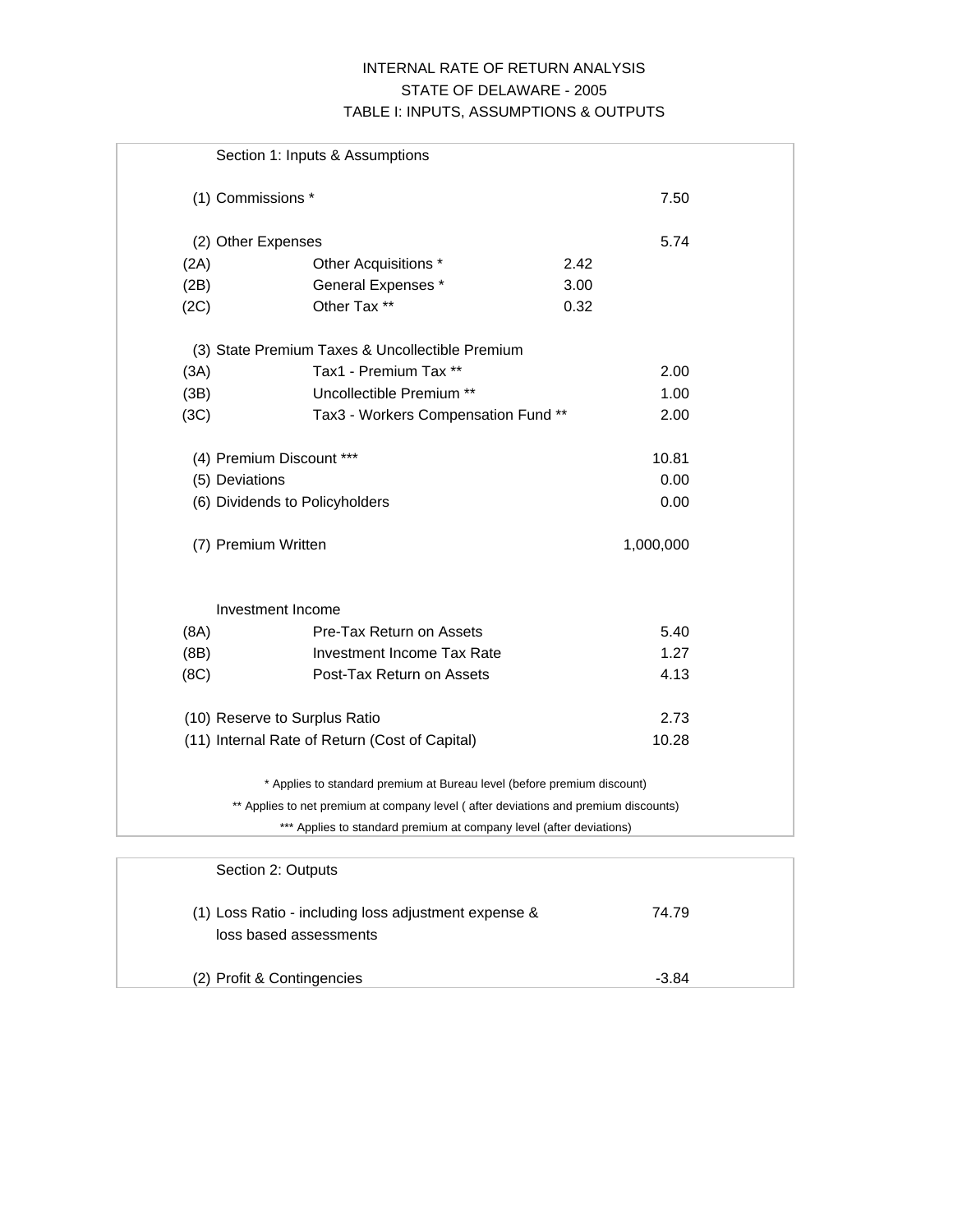## **TABLE II: CASH FLOW PATTERNS**

- Column (1) Premium Collection pattern provided by DCRB based on Delaware workers compensation data.
- Column (2) Policy Year Loss Payout pattern provided by DCRB based on Delaware workers compensation data.
- Column (3) Other Expense Payout pattern as follows: All expenses except Commission and 1/2 General Expense flowing with earned premium. Commission flows with collected premium, and 1/2 General Expense flows with written premium.
- Column (4) Tax 1 flow assumes even quarterly payment of state premium taxes.
- Column (5) Uncollectible premium flow matches that of Column (1) Premium collection pattern.
- Column (6) Tax 3 flow assumes even quarterly payment of Security Fund assessments.
- Column (7) No dividend provision is included in this IRR model.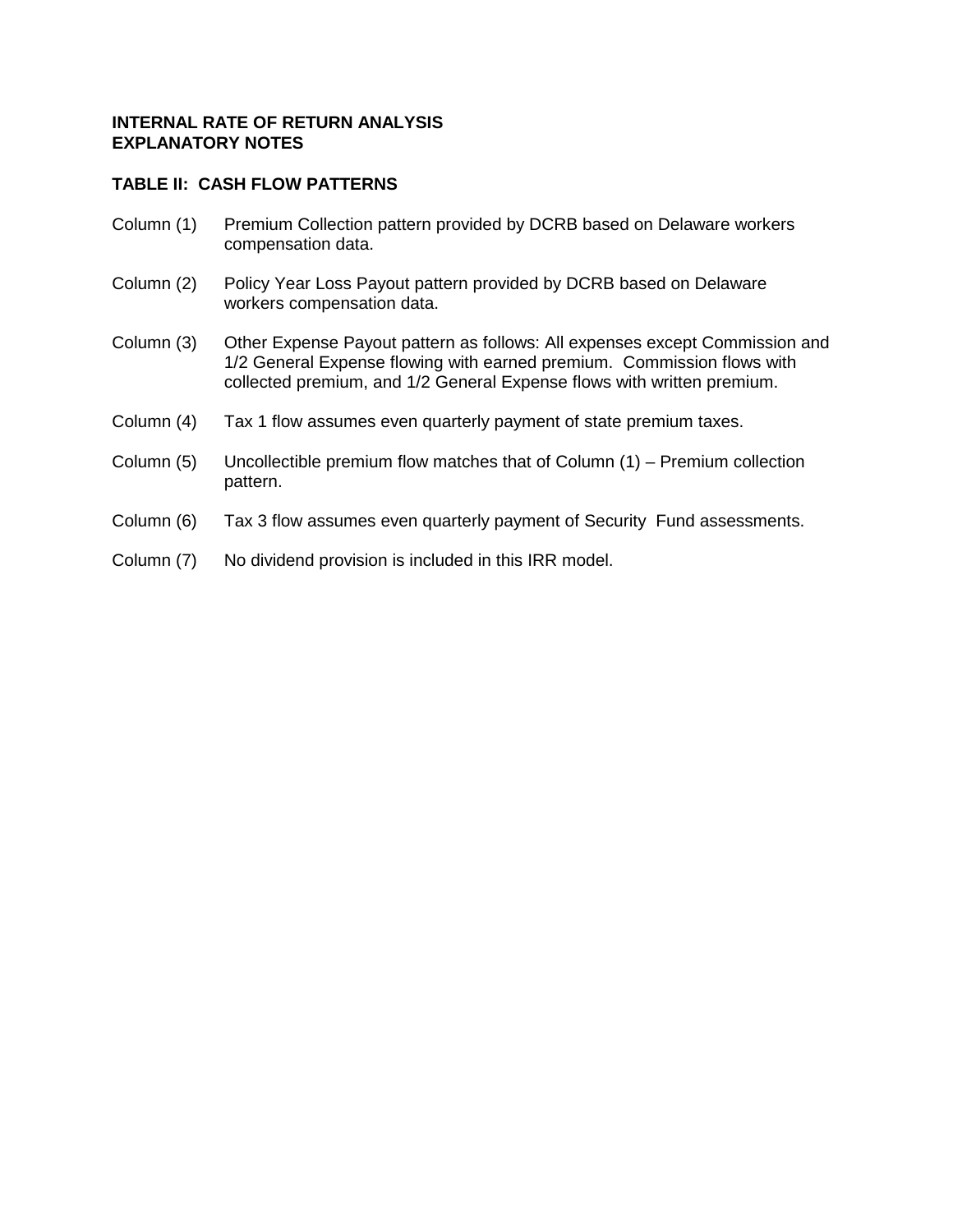#### INTERNAL RATE OF RETURN ANALYSIS STATE OF DELAWARE - 2005 TABLE II: CASH FLOW PATTERNS

|                    |                    | (1)              | (2)               | (3)                      | (4)                    | (5)              | (6)                        | (7)                      |
|--------------------|--------------------|------------------|-------------------|--------------------------|------------------------|------------------|----------------------------|--------------------------|
| TIME INTERNAL      |                    | <b>PREMIUM</b>   | POLICY YR<br>LOSS | <b>OTHER</b>             | TAX1                   | <b>UNCOLL</b>    | TAX3                       | <b>DIVIDENDS</b>         |
| FROM               | <b>TO</b>          |                  |                   | COLLECTE PAYOUT EXPENSES |                        | <b>PREMIUM</b>   |                            | PAID                     |
|                    |                    |                  |                   |                          |                        |                  |                            |                          |
| $-1.00$            | $-0.75$            | 0.0000           | 0.0000            | 0.0000                   | $\pmb{0}$              | 0.0000           | $\pmb{0}$                  | 0                        |
| $-0.75$<br>$-0.50$ | $-0.50$<br>$-0.25$ | 0.0003<br>0.0008 | 0.0000<br>0.0000  | 0.0000<br>0.0000         | 0<br>0                 | 0.0003<br>0.0008 | $\pmb{0}$<br>0             | $\pmb{0}$<br>$\pmb{0}$   |
| $-0.25$            | 0.00               | 0.0012           | 0.0000            | 0.0000                   | $\pmb{0}$              | 0.0012           | $\pmb{0}$                  | $\pmb{0}$                |
| 0.00               | 0.25               | 0.2135           | 0.6290            | 23.1247                  | 25                     | 0.2135           | 25                         | $\pmb{0}$                |
| 0.25               | 0.50               | 3.3439           | 1.2580            | 21.4191                  | 25                     | 3.3439           | 25                         | $\mathbf 0$              |
| 0.50               | 0.75               | 9.0451           | 1.8870            | 20.4301                  | 25                     | 9.0451           | 25                         | $\pmb{0}$                |
| 0.75               | 1.00               | 14.4599          | 2.5160            | 21.9599                  | 25                     | 14.4599          | 25                         | $\pmb{0}$                |
| 1.00               | 1.25               | 20.9919          | 5.1050            | 5.7165                   | $\pmb{0}$              | 20.9919          | $\pmb{0}$                  | $\pmb{0}$                |
| 1.25               | 1.50               | 16.3648          | 5.1050            | 4.0832                   | 0                      | 16.3648          | $\pmb{0}$                  | $\pmb{0}$                |
| 1.50               | 1.75               | 13.6339          | 5.1050            | 2.4499                   | 0                      | 13.6339          | $\mathbf 0$                | 25                       |
| 1.75               | 2.00               | 9.1761           | 5.1050            | 0.8166                   | $\pmb{0}$              | 9.1761           | $\mathbf 0$                | 25                       |
| 2.00               | 2.25               | 4.9981           | 3.7075            | 0.0000                   | $\pmb{0}$              | 4.9981           | $\pmb{0}$                  | 25                       |
| 2.25               | 2.50               | 2.7160           | 3.7075            | 0.0000                   | 0                      | 2.7160           | $\mathbf 0$                | 25                       |
| 2.50               | 2.75               | 1.8088           | 3.7075            | 0.0000                   | 0                      | 1.8088           | 0                          | 0                        |
| 2.75               | 3.00               | 0.9484           | 3.7075            | 0.0000                   | 0                      | 0.9484           | $\mathbf 0$                | $\pmb{0}$                |
| 3.00               | 3.25               | 0.5077           | 2.2900            | 0.0000                   | $\pmb{0}$              | 0.5077           | $\mathbf 0$                | $\pmb{0}$                |
| 3.25               | 3.50               | 0.3019           | 2.2900            | 0.0000                   | $\pmb{0}$              | 0.3019           | $\pmb{0}$                  | $\pmb{0}$                |
| 3.50               | 3.75               | 0.1950           | 2.2900            | 0.0000                   | 0                      | 0.1950           | $\mathbf 0$                | $\mathbf 0$              |
| 3.75               | 4.00               | 0.1141           | 2.2900            | 0.0000                   | 0                      | 0.1141           | $\mathbf 0$                | $\pmb{0}$                |
| 4.00               | 4.25               | 0.0574           | 1.4850            | 0.0000                   | 0                      | 0.0574           | $\mathbf 0$                | $\mathbf 0$              |
| 4.25<br>4.50       | 4.50<br>4.75       | 0.0975<br>0.1441 | 1.4850<br>1.4850  | 0.0000<br>0.0000         | $\pmb{0}$<br>$\pmb{0}$ | 0.0975<br>0.1441 | $\mathbf 0$<br>$\mathbf 0$ | $\mathbf 0$<br>$\pmb{0}$ |
| 4.75               | 5.00               | 0.1277           | 1.4850            | 0.0000                   | 0                      | 0.1277           | $\mathbf 0$                | $\mathbf 0$              |
| 5.00               | 6.00               | 0.0692           | 4.0800            | 0.0000                   | 0                      | 0.0692           | $\mathbf 0$                | $\pmb{0}$                |
| 6.00               | 7.00               | 0.1204           | 2.9600            | 0.0000                   | 0                      | 0.1204           | $\mathbf 0$                | $\mathbf 0$              |
| 7.00               | 8.00               | 0.2105           | 2.2500            | 0.0000                   | $\pmb{0}$              | 0.2105           | $\mathbf 0$                | $\mathbf 0$              |
| 8.00               | 9.00               | 0.1800           | 1.8000            | 0.0000                   | $\pmb{0}$              | 0.1800           | $\mathbf 0$                | $\pmb{0}$                |
| 9.00               | 10.00              | 0.0463           | 1.5000            | 0.0000                   | 0                      | 0.0463           | $\mathbf 0$                | $\mathbf 0$              |
| 10.00              | 11.00              | 0.0412           | 1.3000            | 0.0000                   | 0                      | 0.0412           | $\mathbf 0$                | $\pmb{0}$                |
| 11.00              | 12.00              | 0.0421           | 1.1700            | 0.0000                   | 0                      | 0.0421           | $\mathbf 0$                | $\mathbf 0$              |
| 12.00              | 13.00              | 0.0422           | 1.0800            | 0.0000                   | $\pmb{0}$              | 0.0422           | $\mathbf 0$                | $\mathbf 0$              |
| 13.00              | 14.00              | 0.0000           | 1.0200            | 0.0000                   | $\pmb{0}$              | 0.0000           | $\mathbf 0$                | $\pmb{0}$                |
| 14.00              | 15.00              | 0.0000           | 0.9900            | 0.0000                   | 0                      | 0.0000           | $\mathbf 0$                | $\mathbf 0$              |
| 15.00              | 16.00              | 0.0000           | 0.9700            | 0.0000                   | 0                      | 0.0000           | $\mathbf 0$                | $\pmb{0}$                |
| 16.00              | 17.00              | 0.0000           | 0.9500            | 0.0000                   | 0                      | 0.0000           | $\mathbf 0$                | $\mathbf 0$              |
| 17.00              | 18.00              | 0.0000           | 0.9500            | 0.0000                   | $\pmb{0}$              | 0.0000           | $\mathbf 0$                | $\mathbf 0$              |
| 18.00              | 19.00              | 0.0000           | 0.9500            | 0.0000                   | $\pmb{0}$              | 0.0000           | $\pmb{0}$                  | $\pmb{0}$                |
| 19.00<br>20.00     | 20.00<br>21.00     | 0.0000           | 0.9500<br>0.9600  | 0.0000                   | 0<br>0                 | 0.0000           | $\mathbf 0$<br>$\mathbf 0$ | $\pmb{0}$<br>$\pmb{0}$   |
| 21.00              | 22.00              | 0.0000<br>0.0000 | 0.9700            | 0.0000<br>0.0000         | 0                      | 0.0000<br>0.0000 | $\mathbf 0$                | $\pmb{0}$                |
| 22.00              | 23.00              | 0.0000           | 0.9700            | 0.0000                   | 0                      | 0.0000           | 0                          | 0                        |
| 23.00              | 24.00              | 0.0000           | 0.9800            | 0.0000                   | 0                      | 0.0000           | 0                          | 0                        |
| 24.00              | 25.00              | 0.0000           | 0.9900            | 0.0000                   | 0                      | 0.0000           | 0                          | 0                        |
| 25.00              | 26.00              | 0.0000           | 1.0000            | 0.0000                   | 0                      | 0.0000           | $\boldsymbol{0}$           | 0                        |
| 26.00              | 27.00              | 0.0000           | 1.0100            | 0.0000                   | 0                      | 0.0000           | 0                          | $\pmb{0}$                |
| 27.00              | 28.00              | 0.0000           | 1.0100            | 0.0000                   | $\pmb{0}$              | 0.0000           | 0                          | $\pmb{0}$                |
| 28.00              | 29.00              | 0.0000           | 1.0200            | 0.0000                   | 0                      | 0.0000           | $\pmb{0}$                  | 0                        |
| 29.00              | 30.00              | 0.0000           | 1.0300            | 0.0000                   | 0                      | 0.0000           | 0                          | 0                        |
| 30.00              | 31.00              | 0.0000           | 1.0300            | 0.0000                   | 0                      | 0.0000           | 0                          | 0                        |
| 31.00              | 32.00              | 0.0000           | 1.0400            | 0.0000                   | 0                      | 0.0000           | 0                          | $\pmb{0}$                |
| 32.00              | 33.00              | 0.0000           | 1.0400            | 0.0000                   | $\pmb{0}$              | 0.0000           | 0                          | $\pmb{0}$                |
| 33.00              | 34.00              | 0.0000           | 1.0500            | 0.0000                   | 0                      | 0.0000           | $\pmb{0}$                  | 0                        |
| 34.00              | 35.00              | 0.0000           | 1.0500            | 0.0000                   | $\pmb{0}$              | 0.0000           | 0                          | 0                        |
| 35.00              | 36.00              | 0.0000           | 1.0600            | 0.0000                   | 0                      | 0.0000           | 0                          | 0                        |
| 36.00              | 37.00              | 0.0000           | 1.0600            | 0.0000                   | 0                      | 0.0000           | 0                          | $\pmb{0}$                |
| 37.00              | 38.00              | 0.0000           | 1.0600            | 0.0000                   | 0                      | 0.0000           | 0                          | $\pmb{0}$                |
| 38.00              | 39.00<br>40.00     | 0.0000<br>0.0000 | 1.0600<br>1.0500  | 0.0000                   | 0<br>0                 | 0.0000<br>0.0000 | 0<br>0                     | 0<br>0                   |
| 39.00              |                    |                  |                   | 0.0000                   |                        |                  |                            |                          |
|                    |                    | 100.0000         | 100.0000          | 100.0000                 | 100.0000               | 100.0000         | 100.0000                   | 100.0000                 |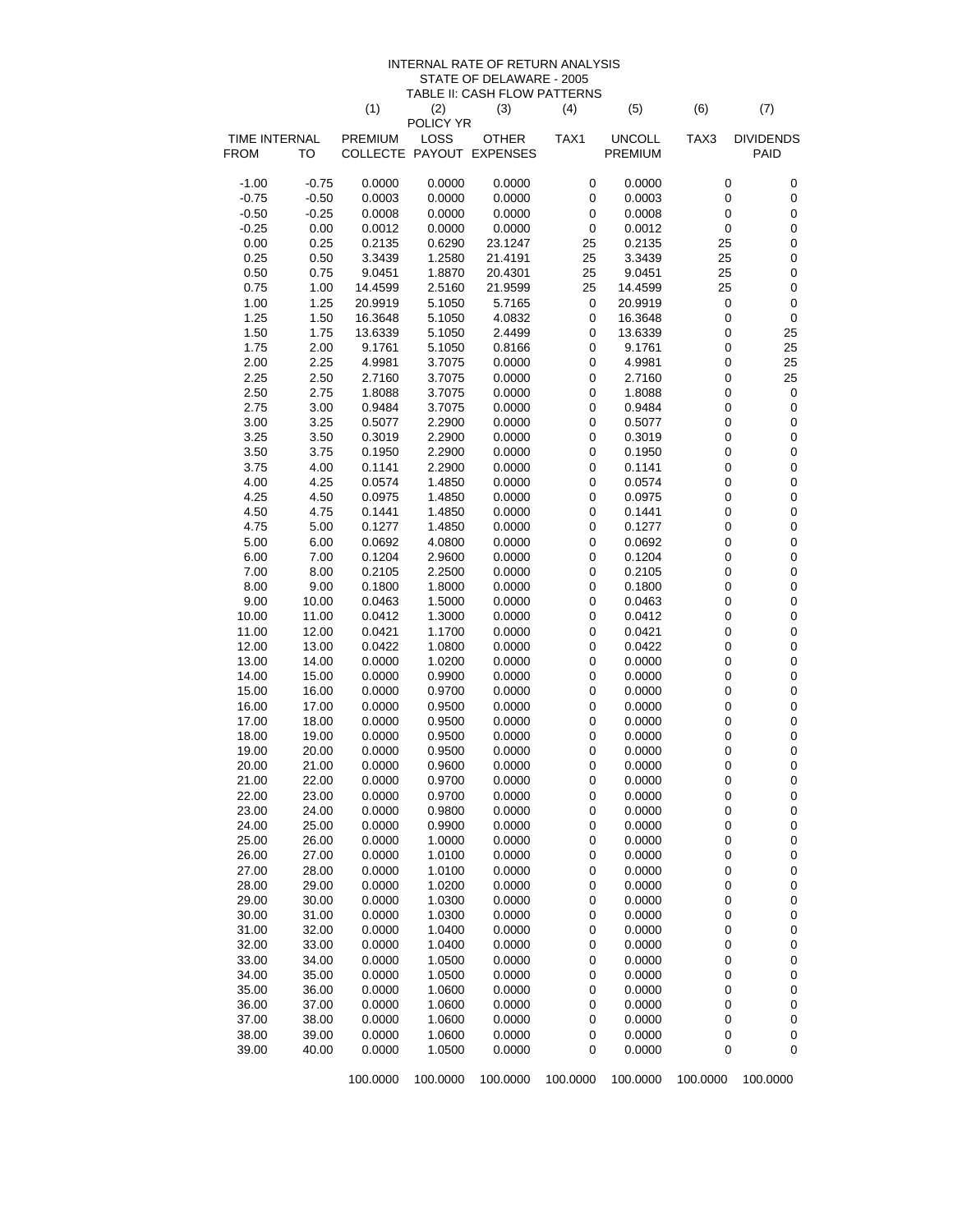### **TABLE III: CASH FLOW FOR LOSS AND UNEARNED PREMIUM RESERVES**

Column (1) Premium Collected based on collection pattern from Table II, Column (1).

Example: \$891,900 x .000023 = \$20.51

Column (2) Agents' Balances reflects the difference between Written Premium and Collected Premium. Written Premium pattern provided by DCRB for Delaware workers compensation insurance.

> Example: Written Premium, First Quarter = .25  $\times$  \$891,900 = \$222,975.00 Collected Premium =  $(.000023 + .002135) \times $891,900 = $1,924.72$ Written - Collected = \$221,050.28

- Column (3) Overdue Agent's Balances are all Agents' Balances due after the end of the 24 month period in which earnings of policy year premium occurs.
- Column (4) Admitted Agents' Balances reflect all Agents' Balances due prior to the end of the 24-month period in which earnings of policy year premium occurs.
- Column (5) Losses Incurred is computed by applying the loss ratio for the business to earned premiums at Bureau level (i.e., before premium discounts). Premium earning pattern provided by DCRB for Delaware workers compensation insurance.

Example: .7479 x \$1,000,000 x .03125 = \$23,371.88 (round)

Column (6) Unearned Premiums is computed as Collected Premiums plus Agents' Balances (either Admitted or Nonadmitted) less Premium Earned.

Example: \$1,924.72 + \$221,050.28 - (\$891,900 x .03125) = \$195,103.13

Column (7) Total Premium Net of Reserves is computed as Collected Premium plus Admitted Agents' Balances less Losses Incurred less Unearned Premium Reserves.

Example: \$1,924.72 + 221,050.28 - 23,372.81 - 195,103.13= \$4,499.06

Column (8) Premium Net of Reserves is the periodic change in Column (7).

Example: \$17,996.25 - 4,499.06 = \$13,497.19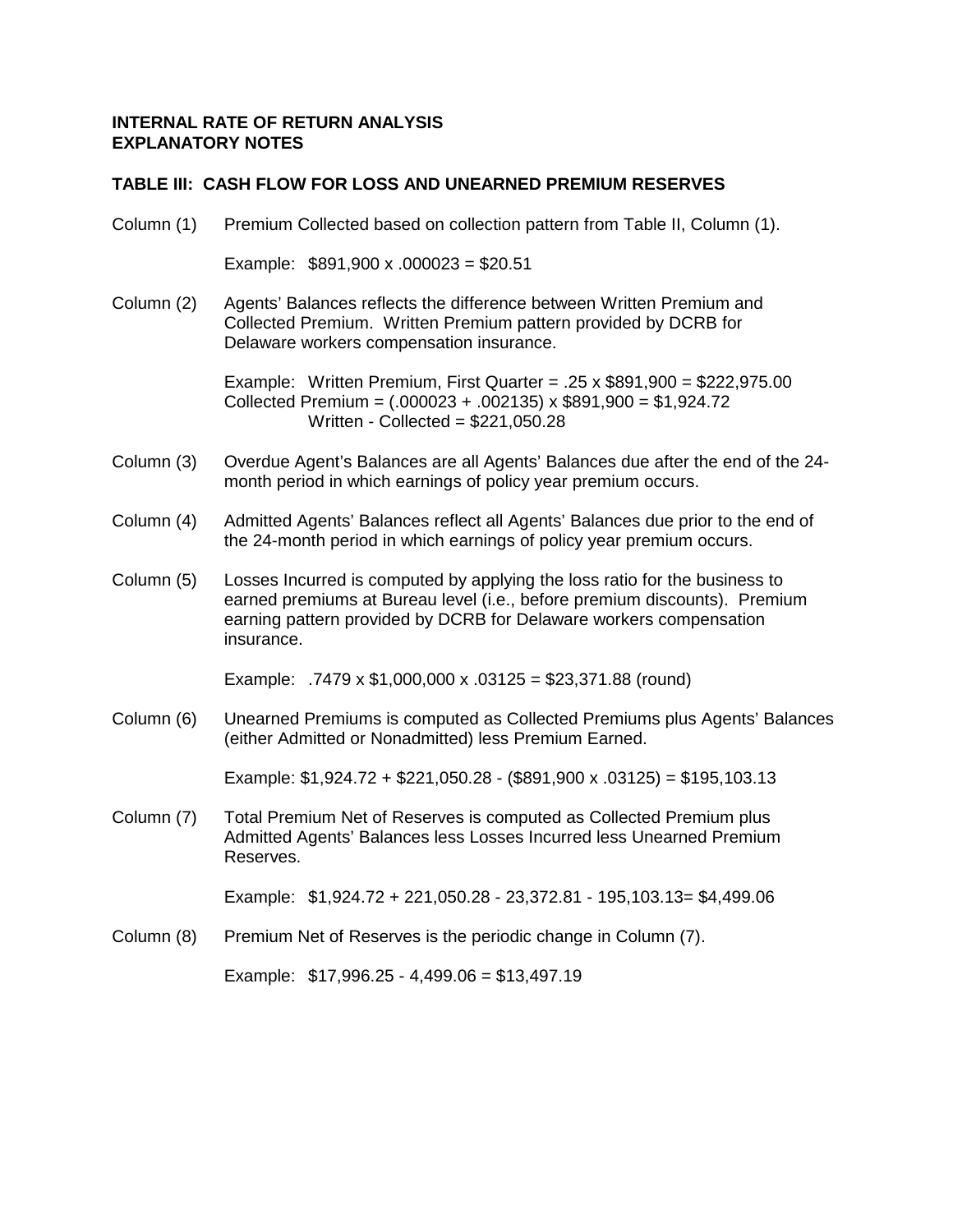#### INTERNAL RATE OF RETURN ANALYSIS STATE OF DELAWARE 2005 TABLE III: CASH FLOW FOR LOSS AND UNEARNED PREMIUM RESERVES

| <b>TIME INTERNAL</b> |                | (1)<br>PREMIUM         | (2)<br><b>AGENTS</b> | (3)<br>OVERDUE | (4)<br>ADMITTED | (5)<br>LOSSES          | (6)<br><b>UNEARNED</b> | (7)<br><b>TOTAL</b>    | (8)<br><b>PREMIUM</b> |
|----------------------|----------------|------------------------|----------------------|----------------|-----------------|------------------------|------------------------|------------------------|-----------------------|
| <b>FROM</b>          | то             | COLLECTED              | <b>BALANCES</b>      | <b>AGENTS</b>  | <b>AGENTS</b>   | <b>INCURRED</b>        |                        | PREMIUMS PREM NET OF   | NET OF                |
|                      |                |                        |                      | <b>BALANCE</b> | <b>BALANCES</b> |                        |                        | <b>RESERVES</b>        | <b>RESERVES</b>       |
| $-1.00$              | $-0.75$        | 0.00                   | 0.00                 | 0.00           | 0.00            | 0.00                   | 0.00                   | 0.00                   | 0.00                  |
| $-0.75$              | $-0.50$        | 2.68                   | $-2.68$              | 0.00           | $-2.68$         | 0.00                   | 0.00                   | 0.00                   | 0.00                  |
| $-0.50$              | $-0.25$        | 9.81                   | $-9.81$              | 0.00           | $-9.81$         | 0.00                   | 0.00                   | 0.00                   | 0.00                  |
| $-0.25$              | 0.00           | 20.51                  | $-20.51$             | 0.00           | $-20.51$        | 0.00                   | 0.00                   | 0.00                   | 0.00                  |
| 0.00                 | 0.25           | 1924.72                | 221050.28            | 0.00           | 221050.28       | 23372.81               | 195103.13              | 4499.06                | 4499.06               |
| 0.25                 | 0.50           | 31748.96               | 414201.04            | 0.00           | 414201.04       | 93491.25               | 334462.50              | 17996.25               | 13497.19              |
| 0.50                 | 0.75           | 112422.21              | 556502.79            | 0.00           | 556502.79       | 210355.31              | 418078.13              | 40491.56               | 22495.31              |
| 0.75                 | 1.00           | 241390.06              | 650509.94            | 0.00           | 650509.94       | 373965.00              | 445950.00              | 71985.00               | 31493.44              |
| 1.00                 | 1.25           | 428616.82              | 463283.18            | 0.00           | 463283.18       | 537574.69              | 250846.88              | 103478.44              | 31493.44              |
| 1.25                 | 1.50           | 574574.47              | 317325.53            | 0.00           | 317325.53       | 654438.75              | 111487.50              | 125973.75              | 22495.31              |
| 1.50                 | 1.75           | 696175.22              | 195724.78            | 0.00           | 195724.78       | 724557.19              | 27871.88               | 139470.94              | 13497.19              |
| 1.75                 | 2.00           | 778016.86              | 113883.14            | 0.00           | 113883.14       | 747930.00              | 0.00                   | 143970.00              | 4499.06               |
| 2.00                 | 2.25           | 822594.91              | 69305.09             | 69305.09       | 0.00            | 747930.00              | 0.00                   | 74664.91               | $-69305.09$           |
| 2.25                 | 2.50           | 846818.91              | 45081.09             | 45081.09       | 0.00            | 747930.00              | 0.00                   | 98888.91               | 24224.00              |
| 2.50                 | 2.75           | 862951.60              | 28948.40             | 28948.40       | 0.00            | 747930.00              | 0.00                   | 115021.60              | 16132.69              |
| 2.75                 | 3.00           | 871410.38              | 20489.62             | 20489.62       | 0.00            | 747930.00              | 0.00                   | 123480.38              | 8458.78               |
| 3.00                 | 3.25           | 875938.56              | 15961.44             | 15961.44       | 0.00            | 747930.00              | 0.00                   | 128008.56              | 4528.18               |
| 3.25                 | 3.50           | 878631.20              | 13268.80             | 13268.80       | 0.00            | 747930.00              | 0.00                   | 130701.20              | 2692.65               |
| 3.50                 | 3.75           | 880370.41              | 11529.59             | 11529.59       | 0.00            | 747930.00              | 0.00                   | 132440.41              | 1739.21               |
| 3.75                 | 4.00           | 881388.07              | 10511.93             | 10511.93       | 0.00            | 747930.00              | 0.00                   | 133458.07              | 1017.66               |
| 4.00                 | 4.25           | 881900.02              | 9999.98              | 9999.98        | 0.00            | 747930.00              | 0.00                   | 133970.02              | 511.95                |
| 4.25                 | 4.50           | 882769.62              | 9130.38              | 9130.38        | 0.00            | 747930.00              | 0.00                   | 134839.62              | 869.60                |
| 4.50                 | 4.75           | 884054.85              | 7845.15              | 7845.15        | 0.00            | 747930.00              | 0.00                   | 136124.85              | 1285.23               |
| 4.75                 | 5.00           | 885193.80              | 6706.20              | 6706.20        | 0.00            | 747930.00              | 0.00                   | 137263.80              | 1138.96               |
| 5.00                 | 6.00           | 885811.00              | 6089.00              | 6089.00        | 0.00            | 747930.00              | 0.00                   | 137881.00              | 617.19                |
| 6.00                 | 7.00           | 886884.85              | 5015.15              | 5015.15        | 0.00            | 747930.00              | 0.00                   | 138954.85              | 1073.85               |
| 7.00                 | 8.00           | 888762.30              | 3137.70              | 3137.70        | 0.00            | 747930.00              | 0.00                   | 140832.30              | 1877.45               |
| 8.00                 | 9.00           | 890367.72              | 1532.28              | 1532.28        | 0.00            | 747930.00              | 0.00                   | 142437.72              | 1605.42               |
| 9.00                 | 10.00          | 890780.67              | 1119.33              | 1119.33        | 0.00            |                        | 0.00                   |                        | 412.95                |
| 10.00                | 11.00          | 891148.13              | 751.87               | 751.87         | 0.00            | 747930.00<br>747930.00 | 0.00                   | 142850.67<br>143218.13 | 367.46                |
| 11.00                | 12.00          | 891523.62              | 376.38               | 376.38         | 0.00            | 747930.00              | 0.00                   | 143593.62              | 375.49                |
| 12.00                | 13.00          | 891900.00              | 0.00                 | 0.00           | 0.00            | 747930.00              | 0.00                   | 143970.00              | 376.38                |
| 13.00                | 14.00          | 891900.00              | 0.00                 | 0.00           | 0.00            | 747930.00              | 0.00                   | 143970.00              | 0.00                  |
| 14.00                | 15.00          | 891900.00              | 0.00                 | 0.00           | 0.00            | 747930.00              | 0.00                   | 143970.00              | 0.00                  |
| 15.00                | 16.00          | 891900.00              | 0.00                 | 0.00           | 0.00            | 747930.00              | 0.00                   | 143970.00              | 0.00                  |
| 16.00                | 17.00          | 891900.00              | 0.00                 | 0.00           | 0.00            | 747930.00              | 0.00                   | 143970.00              | 0.00                  |
| 17.00                | 18.00          | 891900.00              | 0.00                 | 0.00           | 0.00            | 747930.00              | 0.00                   | 143970.00              | 0.00                  |
| 18.00                | 19.00          | 891900.00              | 0.00                 | 0.00           | 0.00            | 747930.00              | 0.00                   | 143970.00              | 0.00                  |
| 19.00                | 20.00          | 891900.00              | 0.00                 | 0.00           | 0.00            | 747930.00              | 0.00                   | 143970.00              | 0.00                  |
| 20.00                | 21.00          | 891900.00              | 0.00                 | 0.00           | 0.00            | 747930.00              | 0.00                   | 143970.00              | 0.00                  |
| 21.00                | 22.00          | 891900.00              | 0.00                 | 0.00           | 0.00            | 747930.00              | 0.00                   | 143970.00              | 0.00                  |
| 22.00                | 23.00          | 891900.00              | 0.00                 | 0.00           | 0.00            | 747930.00              | 0.00                   | 143970.00              | 0.00                  |
| 23.00                | 24.00          | 891900.00              | 0.00                 | 0.00           | 0.00            | 747930.00              | 0.00                   | 143970.00              | 0.00                  |
|                      |                |                        |                      | 0.00           |                 |                        | 0.00                   | 143970.00              | 0.00                  |
| 24.00<br>25.00       | 25.00<br>26.00 | 891900.00<br>891900.00 | 0.00<br>0.00         | 0.00           | 0.00<br>0.00    | 747930.00<br>747930.00 | 0.00                   | 143970.00              | 0.00                  |
| 26.00                | 27.00          | 891900.00              | 0.00                 | 0.00           | 0.00            | 747930.00              | 0.00                   | 143970.00              | 0.00                  |
| 27.00                |                | 891900.00              | 0.00                 | 0.00           | 0.00            |                        | 0.00                   |                        | 0.00                  |
| 28.00                | 28.00<br>29.00 | 891900.00              | 0.00                 | 0.00           | 0.00            | 747930.00<br>747930.00 | 0.00                   | 143970.00<br>143970.00 | 0.00                  |
| 29.00                |                |                        | 0.00                 | 0.00           | 0.00            | 747930.00              | 0.00                   |                        | 0.00                  |
| 30.00                | 30.00<br>31.00 | 891900.00<br>891900.00 | 0.00                 | 0.00           | 0.00            | 747930.00              | 0.00                   | 143970.00<br>143970.00 | 0.00                  |
| 31.00                | 32.00          | 891900.00              | 0.00                 | 0.00           | 0.00            | 747930.00              | 0.00                   | 143970.00              | 0.00                  |
| 32.00                | 33.00          | 891900.00              | 0.00                 | 0.00           | 0.00            |                        | 0.00                   |                        | 0.00                  |
| 33.00                |                |                        | 0.00                 | 0.00           | 0.00            | 747930.00<br>747930.00 | 0.00                   | 143970.00<br>143970.00 | 0.00                  |
| 34.00                | 34.00          | 891900.00              |                      | 0.00           | 0.00            |                        | 0.00                   |                        | 0.00                  |
| 35.00                | 35.00<br>36.00 | 891900.00<br>891900.00 | 0.00<br>0.00         | 0.00           | 0.00            | 747930.00<br>747930.00 | 0.00                   | 143970.00<br>143970.00 | 0.00                  |
| 36.00                | 37.00          | 891900.00              | 0.00                 | 0.00           | 0.00            | 747930.00              | 0.00                   | 143970.00              | 0.00                  |
| 37.00                | 38.00          | 891900.00              | 0.00                 | 0.00           | 0.00            | 747930.00              | 0.00                   | 143970.00              | 0.00                  |
| 38.00                | 39.00          | 891900.00              | 0.00                 | 0.00           | 0.00            | 747930.00              | 0.00                   | 143970.00              | 0.00                  |
| 39.00                | 40.00          | 891900.00              | 0.00                 | 0.00           | 0.00            | 747930.00              | 0.00                   | 143970.00              | 0.00                  |
|                      |                |                        |                      |                |                 |                        |                        |                        |                       |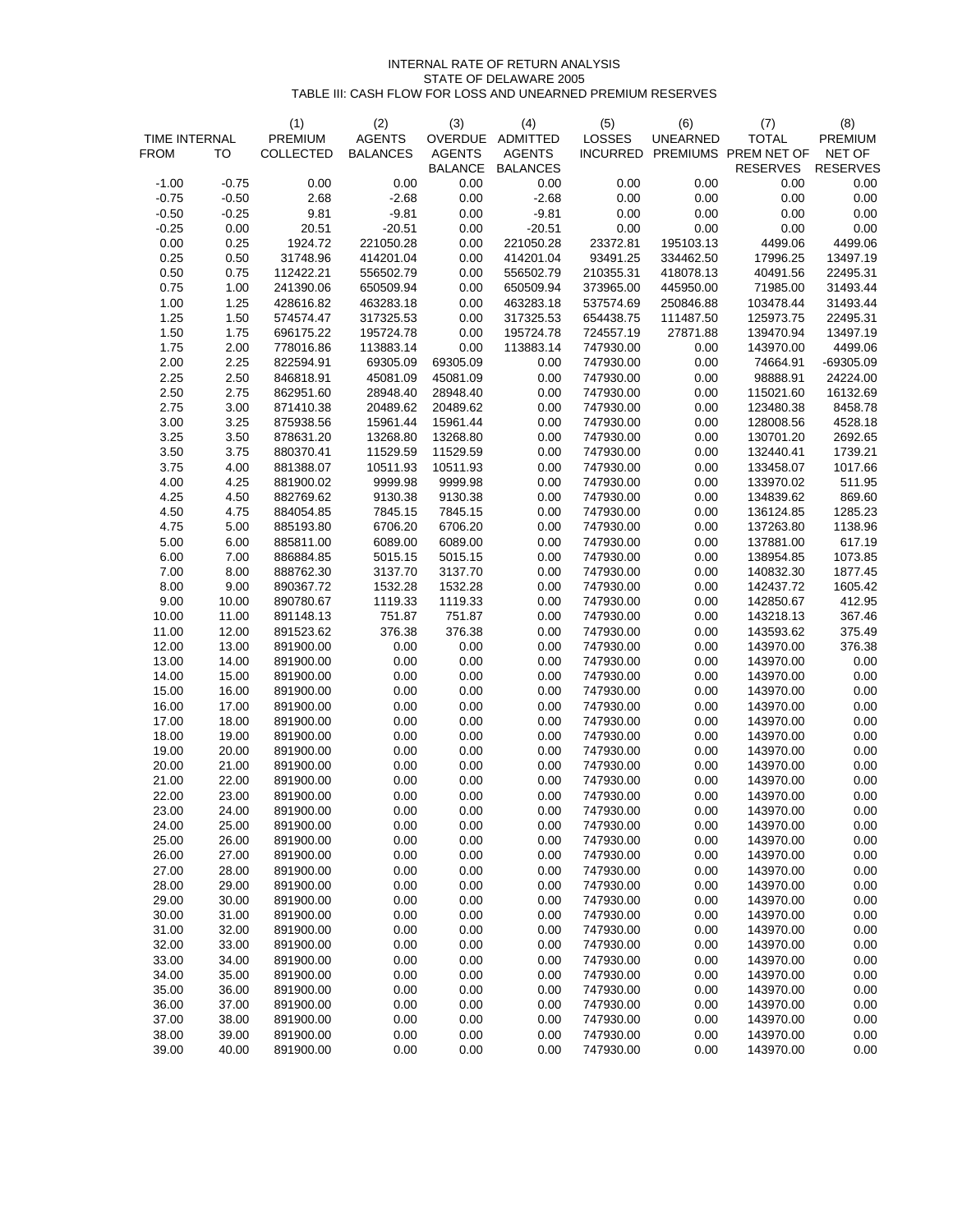### **TABLE IV: TAX CREDITS AVAILABLE FROM UNDERWRITING OPERATIONS PAGE 1**

- Column (1) The net written premium underlying the model, i.e., \$1 million less premium discounts, or \$891,900.00.
- Column (2) The periodic change in the Unearned Premium Reserve shown in Table III, Column (6).

Example:  $$445,950.00 - 0 = $445,950.00$ 

Column (3) The sum of the products of the expense flows shown in Table II and their associated expense provisions as shown on Table I, multiplied times the premium base.

Example:

| Item                     | Provision<br>(%) | Year 1<br>Expense<br><b>Flow</b> | Year 1<br>Expense<br>Ratio % | Premium<br>Base    | Year <sub>1</sub><br>Expense \$ |
|--------------------------|------------------|----------------------------------|------------------------------|--------------------|---------------------------------|
|                          | (a)              | (b)                              | $(c)=(a)^*(b)$               | (d)                | $(e) = (c)^*(d)$                |
| Commission               | 7.50             | 0.002706                         |                              | 0.020295 1,000,000 | 20,295.00                       |
| <b>General Expense</b>   | 3.00             | 0.007500                         |                              | 0.022500 1.000,000 | 22,500.00                       |
| <b>Other Acquisition</b> | 2.42             | 0.010000                         |                              | 0.024200 1.000,000 | 24,200.00                       |
| <b>Other Tax</b>         | 0.32             | 0.010000                         | 0.003200                     | 891,900            | 2,854.08                        |
| Uncollectible Prem       | 1.00             | 0.002706                         | 0.002706                     | 891,900            | 2,413.48                        |
| Tax 1:                   | 2.00             | 0.010000                         | 0.020000                     | 891,900            | 17,838.00                       |
| Tax 3:                   | 2.00             | 0.010000                         | 0.020000                     | 891,900            | 17,838.00                       |
| Total                    |                  |                                  |                              |                    | 107,938.56<br>(round)           |

Column (4) & The Losses Paid for Accident Years 1 and 2, respectively, are based on Column (5) payout patterns provided by the DCRB for Delaware workers compensation insurance.

Example: Accident Year 1, Year 2 Payout

 $(.1258 / 2)$  x .7479 x \$1,000,000 = \$47,042.91 (round)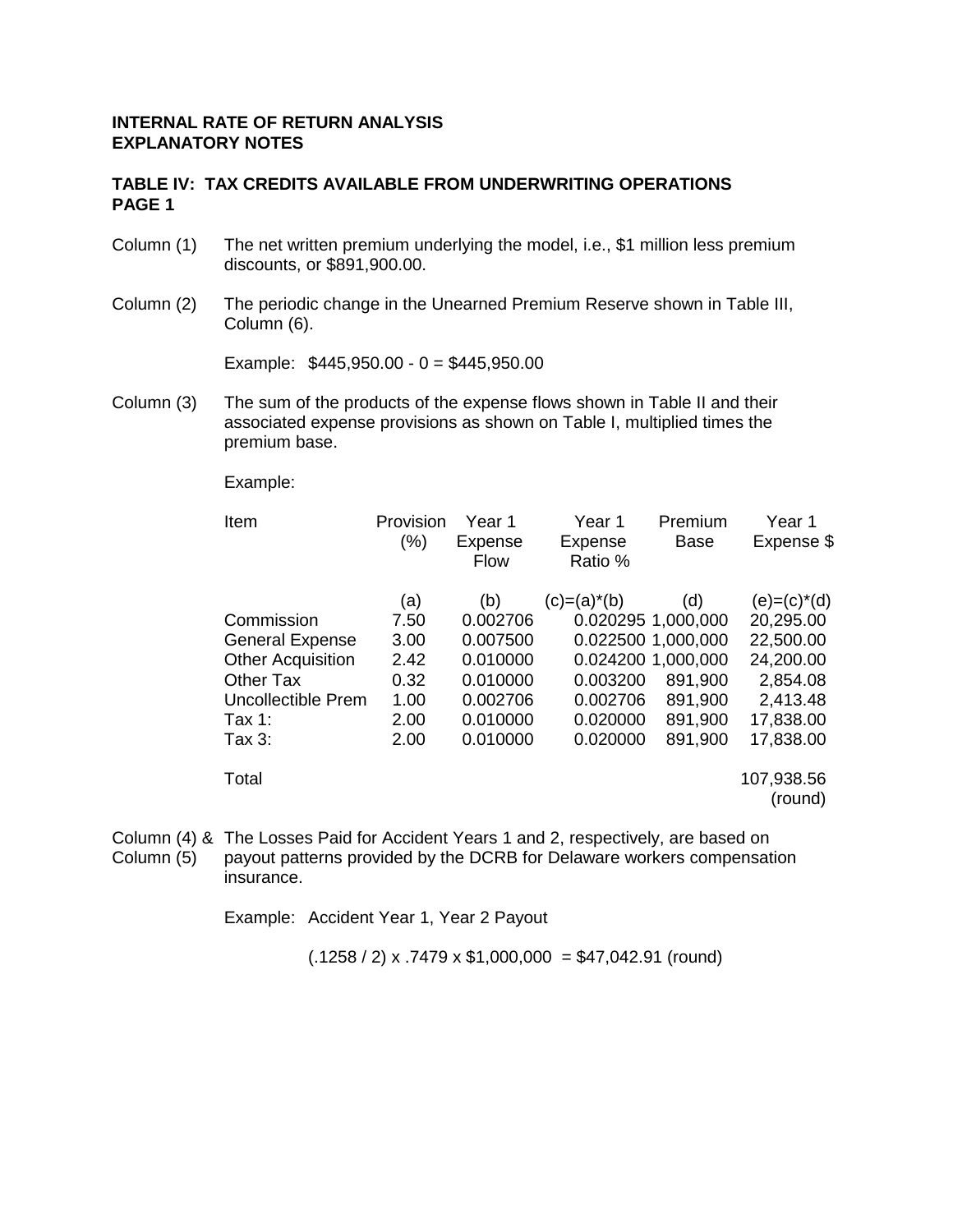### **TABLE IV: TAX CREDITS AVAILABLE FROM UNDERWRITING OPERATIONS PAGE 2**

- Column (6) The IRS Discount Factors are a tabulation of discount factors published for carriers by the Internal Revenue Service.
- Column (7) & The Losses Discounted for Accident Years 1 and 2, respectively, are the
- Column (8) change in discounted reserves for each accident year implied by the loss ratio, premium earnings pattern and IRS discount factors incorporated into the model.

Example: Accident Year 1, Year 2 Losses Discounted

 Accident Year 1 incurred at End of Year 2: \$373,950.00 Accident Year 1 Paid Through Year 2:  $$47,044.80 + 91,621.43 = $138,666.23$  Accident Year 1 Undiscounted Reserve, Year 2: \$373,950.00 - 138,666.23 = \$235,283.77 IRS Discount Factor: .8674 Accident Year 1 Discounted Reserve, Year 2: \$235,283.77 x .8674= \$204,085.14 Accident Year 1 Incurred at End of Year: \$373,950.00 Accident Year 1 Paid Through Year 1: \$47,044.80 Accident Year 1 Undiscounted Reserve, Year 1:  $$373,950.00 - 47,044.80 = $326,905.20$  IRS Discount Factor: .8540 Accident Year 1 Discounted Reserve, Year 1:  $$326,905.20 \times .8540 = $279,177.04$ 

 Change in Discounted Reserves, Year 1 to 2: \$204,085.14 - 279,177.04 = (\$75,091.90) (round)

Column (9) Tax Credits are computed as follows:

Underwriting Tax Rate x

- ( Written Premium
	- + 0.8 x Change in Unearned Premium
	- + Expenses Paid
	- + Losses Paid
	- + Change in Discounted Loss Reserve )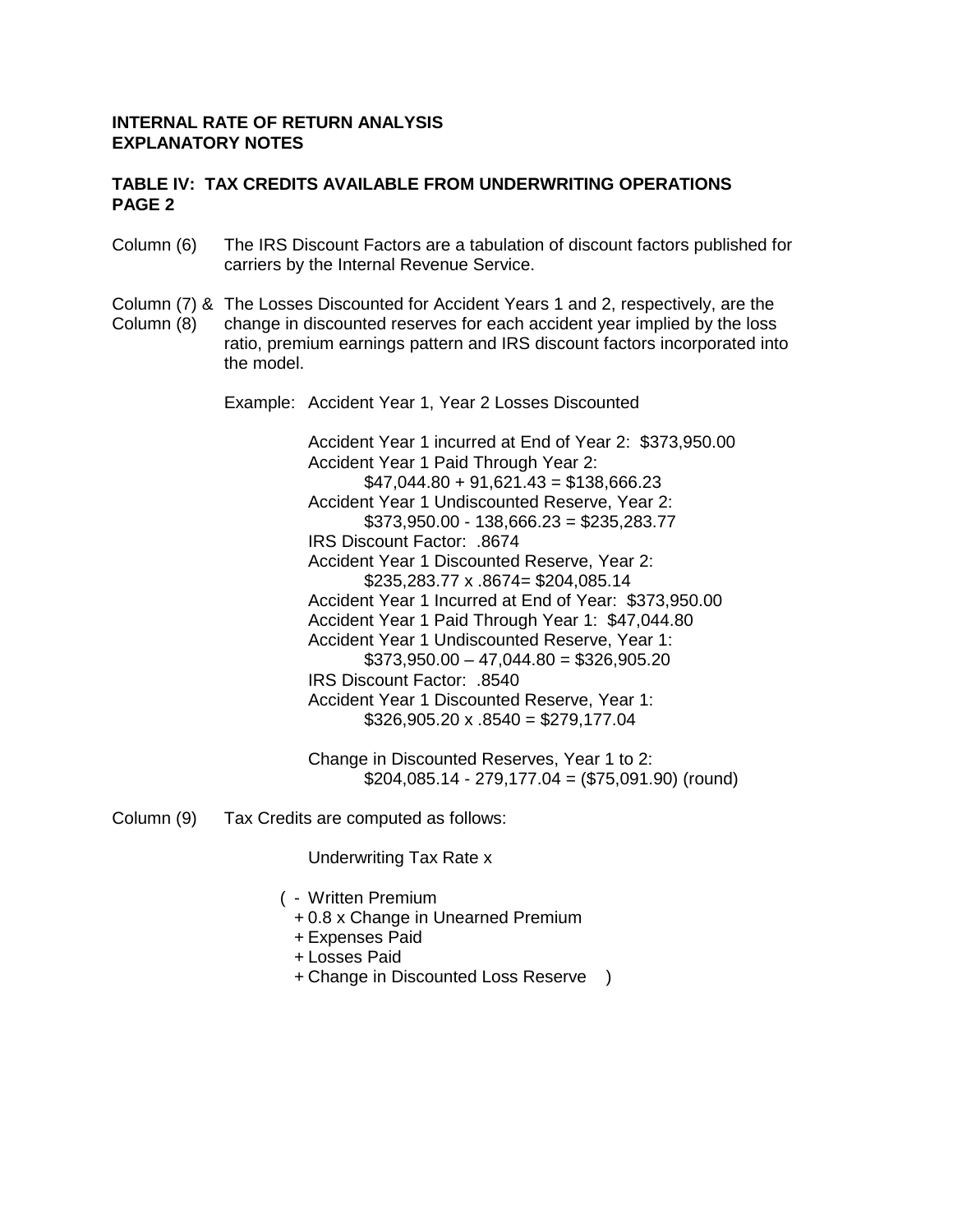#### INTERNAL RATE OF RETURN ANALYSIS STATE OF DELAWARE - 2005 TABLE IV: TAX CREDITS AVAILABLE FROM UNDERWRITING OPERATIONS

|                  | (1)            | (2)                         | (3)       | (4)             | (5)                | (6)           | (7)         | (8)                                         | (9)        |
|------------------|----------------|-----------------------------|-----------|-----------------|--------------------|---------------|-------------|---------------------------------------------|------------|
|                  | PREMIUM        | <b>CHANGE IN</b>            |           |                 | <b>LOSSES PAID</b> | <b>IRS</b>    |             | LOSSES DISCOUNTED                           | <b>TAX</b> |
| <b>YEAR</b>      | <b>WRITTEN</b> | <b>UNEARN PREM EXPENSES</b> |           | <b>ACCIDENT</b> |                    |               |             | ACCIDENT DISCOUNT ACCIDENT ACCIDENT CREDITS |            |
|                  | (POST-DEV)     | <b>RESERVE</b>              |           | YEAR 1          | YEAR <sub>2</sub>  | <b>FACTOR</b> | YEAR 1      | YEAR <sub>2</sub>                           |            |
| $-1$             | 0.00           | 0.00                        | 1.93      | 0.00            | 0.00               | $\mathbf 0$   | 0.00        | 0.00                                        | 0.68       |
| 1                | 891900.00      | 445950.00                   | 107940.58 | 47044.80        | 0.00               | 0.8540        | 279182.99   | 0.00                                        | -35340.07  |
| $\boldsymbol{2}$ | 0.00           | -445950.00                  | 57991.29  | 91621.43        | 61105.88           | 0.8674        | $-75075.42$ | 267175.12                                   | 16120.41   |
| 3                | 0.00           | 0.00                        | 8787.41   | 56468.72        | 54449.30           | 0.8721        | -48147.55   | $-43020.11$                                 | 9988.22    |
| 4                | 0.00           | 0.00                        | 938.80    | 28982.29        | 39528.10           | 0.8713        | $-25396.46$ | $-33265.42$                                 | 3775.56    |
| 5                | 0.00           | 0.00                        | 358.08    | 18960.03        | 25467.02           | 0.8643        | -17438.72   | $-22365.81$                                 | 1743.21    |
| 6                | 0.00           | 0.00                        | 58.07     | 13275.76        | 17239.79           | 0.8730        | $-10453.81$ | $-16257.74$                                 | 1351.73    |
| $\overline{7}$   | 0.00           | 0.00                        | 101.04    | 9835.28         | 12303.45           | 0.8708        | $-8814.44$  | $-9212.15$                                  | 1474.61    |
| 8                | 0.00           | 0.00                        | 176.65    | 7628.89         | 9199.54            | 0.8727        | $-6462.09$  | $-8358.93$                                  | 764.42     |
| 9                | 0.00           | 0.00                        | 151.05    | 6207.82         | 7254.92            | 0.8813        | $-4604.61$  | $-6050.78$                                  | 1035.44    |
| 10               | 0.00           | 0.00                        | 38.85     | 5235.51         | 5983.44            | 0.9013        | $-2844.25$  | -3997.94                                    | 1545.46    |
| 11               | 0.00           | 0.00                        | 34.57     | 4599.77         | 5123.32            | 0.9217        | $-2426.06$  | $-1795.55$                                  | 1937.62    |
| 12               | 0.00           | 0.00                        | 35.33     | 4188.41         | 4562.37            | 0.9425        | $-2199.09$  | $-1418.29$                                  | 1809.06    |
| 13               | 0.00           | 0.00                        | 35.41     | 3926.63         | 4151.01            | 0.9630        | $-2142.27$  | $-1173.39$                                  | 1679.09    |
| 14               | 0.00           | 0.00                        | 0.00      | 3739.65         | 3889.24            | 0.9767        | $-2608.86$  | $-1128.33$                                  | 1362.09    |
| 15               | 0.00           | 0.00                        | 0.00      | 3664.86         | 3739.65            | 0.9767        | $-3579.61$  | $-1953.41$                                  | 655.02     |
| 16               | 0.00           | 0.00                        | 0.00      | 3590.06         | 3664.86            | 0.9767        | $-3506.55$  | $-3579.61$                                  | 59.07      |
| 17               | 0.00           | 0.00                        | 0.00      | 3515.27         | 3590.06            | 0.9767        | $-3433.50$  | $-3506.55$                                  | 57.85      |
| 18               | 0.00           | 0.00                        | 0.00      | 3552.67         | 3552.67            | 0.9767        | $-3470.03$  | $-3470.03$                                  | 57.85      |
| 19               | 0.00           | 0.00                        | 0.00      | 3552.67         | 3552.67            | 0.9767        | $-3470.03$  | $-3470.03$                                  | 57.85      |
| $20\,$           | 0.00           | 0.00                        | 0.00      | 3552.67         | 3552.67            | 0.9767        | $-3470.03$  | $-3470.03$                                  | 57.85      |
| 21               | 0.00           | 0.00                        | 0.00      | 3590.06         | 3590.06            | 0.9767        | $-3506.55$  | $-3506.55$                                  | 58.46      |
| 22               | 0.00           | 0.00                        | 0.00      | 3627.46         | 3627.46            | 0.9767        | $-3543.08$  | $-3543.08$                                  | 59.07      |
| 23               | 0.00           | 0.00                        | 0.00      | 3627.46         | 3627.46            | 0.9767        | $-3543.08$  | $-3543.08$                                  | 59.07      |
| 24               | 0.00           | 0.00                        | 0.00      | 3664.86         | 3664.86            | 0.9767        | $-3579.61$  | $-3579.61$                                  | 59.68      |
| 25               | 0.00           | 0.00                        | 0.00      | 3702.25         | 3702.25            | 0.9767        | $-3616.13$  | $-3616.13$                                  | 60.29      |
| 26               | 0.00           | 0.00                        | 0.00      | 3739.65         | 3739.65            | 0.9767        | $-3652.66$  | $-3652.66$                                  | 60.89      |
| 27               | 0.00           | 0.00                        | 0.00      | 3777.05         | 3777.05            | 0.9767        | $-3689.18$  | $-3689.18$                                  | 61.50      |
| 28               | 0.00           | 0.00                        | 0.00      | 3777.05         | 3777.05            | 0.9767        | $-3689.18$  | $-3689.18$                                  | 61.50      |
| 29               | 0.00           | 0.00                        | 0.00      | 3814.44         | 3814.44            | 0.9767        | $-3725.71$  | $-3725.71$                                  | 62.11      |
| 30               | 0.00           | 0.00                        | 0.00      | 3851.84         | 3851.84            | 0.9767        | $-3762.24$  | $-3762.24$                                  | 62.72      |
| 31               | 0.00           | 0.00                        | 0.00      | 3851.84         | 3851.84            | 0.9767        | $-3762.24$  | $-3762.24$                                  | 62.72      |
| 32               | 0.00           | 0.00                        | 0.00      | 3889.24         | 3889.24            | 0.9767        | $-3798.76$  | $-3798.76$                                  | 63.33      |
| 33               | 0.00           | 0.00                        | 0.00      | 3889.24         | 3889.24            | 0.9767        | $-3798.76$  | $-3798.76$                                  | 63.33      |
| 34               | 0.00           | 0.00                        | 0.00      | 3926.63         | 3926.63            | 0.9767        | $-3835.29$  | $-3835.29$                                  | 63.94      |
| 35               | 0.00           | 0.00                        | 0.00      | 3926.63         | 3926.63            | 0.9767        | $-3835.29$  | $-3835.29$                                  | 63.94      |
| 36               | 0.00           | 0.00                        | 0.00      | 3964.03         | 3964.03            | 0.9767        | $-3871.82$  | $-3871.82$                                  | 64.55      |
| 37               | 0.00           | 0.00                        | 0.00      | 3964.03         | 3964.03            | 0.9767        | $-3871.82$  | -3871.82                                    | 64.55      |
| 38               | 0.00           | 0.00                        | 0.00      | 3964.03         | 3964.03            | 0.9767        | $-3871.82$  | $-3871.82$                                  | 64.55      |
| 39               | 0.00           | 0.00                        | 0.00      | 3964.03         | 3964.03            | 0.9767        | $-3871.82$  | $-3871.82$                                  | 64.55      |
| 40               | 0.00           | 0.00                        | 0.00      | 3926.63         | 3926.63            | 0.9767        | $-3835.29$  | $-3835.29$                                  | 63.94      |
|                  | 891900.00      |                             | 176649.08 | 399581.60       | 348348.40          |               |             |                                             |            |

SOURCES: COL. 1: TABLE IV COL. 2: COL. 1 COL. 3: COLS. 3, 4, 5, 6 & 7, TABLE III; AND TABLE IV COLS. 4 & 5: WEIGHTS FOR ACCIDENT YEAR DISTRIBUTION: SEE ACCIDENT YEAR DISTRIBUTION

 COL. 6: U. S. INTERNAL REVENUE SERVICE DISCOUNT FACTORS COLS. 7 & 8: CHANGE IN DISCOUNTED OUTSTANDING USING IRS FACTORS COL. 9: .35 x (COL. 1 - (.8 x COL. 2) - COL. 4 - COL. 5 - COL 7 - COL. 8)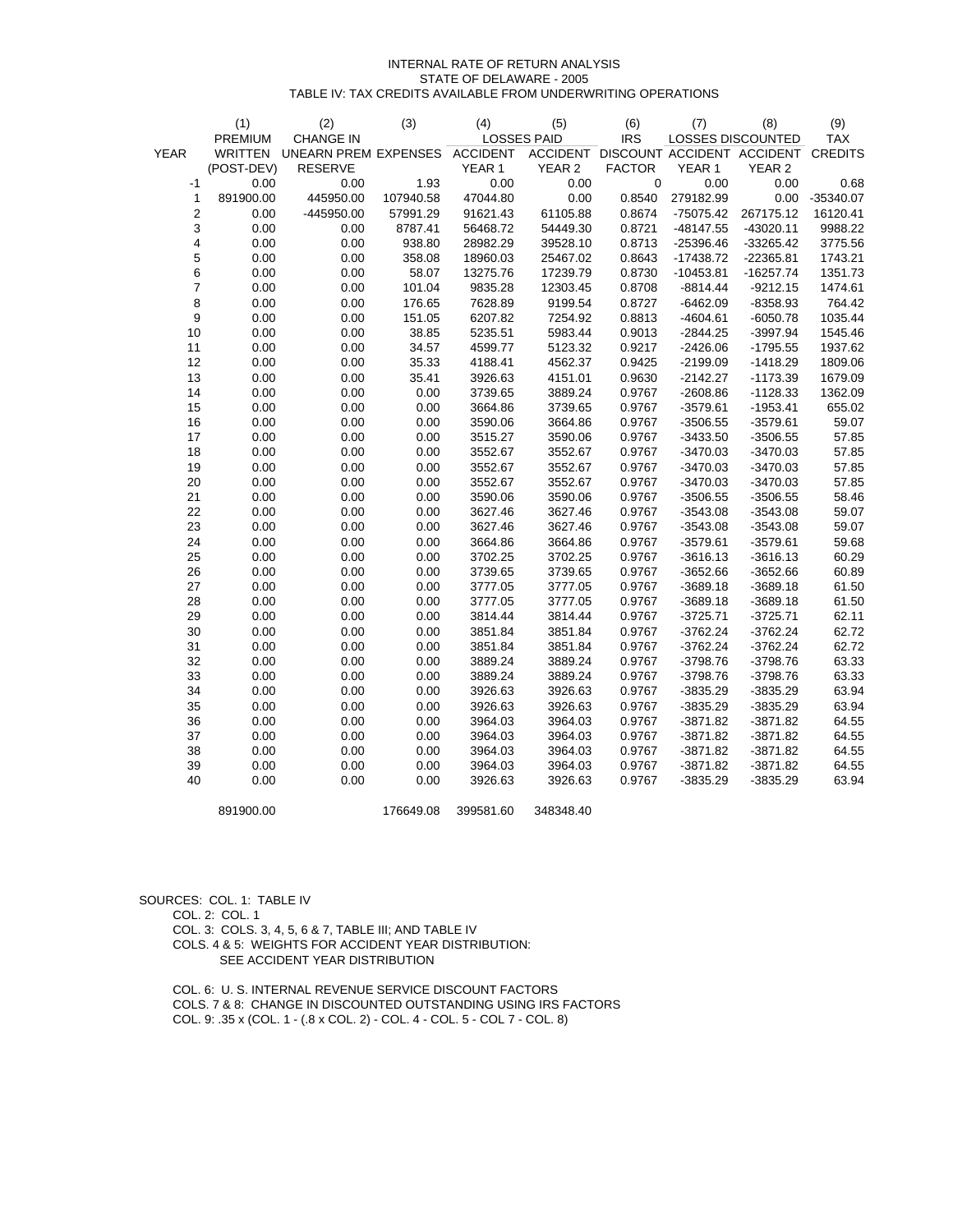## **TABLE V: NET CASH FLOWS FROM UNDERWRITING**

- Column (1) The Premium Flow Net of Reserves is Column (8) of Table III.
- Column (2) Tax Credits from Underwriting is a quarterly flow of those credits in Column (9) in Table IV.
- Column (3) Expenses show a quarterly flow of Expenses prepared in the same fashion as the annual flows in Column (3) of Table IV.
- Column (4) Dividends are not used in this model as no provision has been made for dividends in this analysis.
- Column (5) Net Cash Flow from Underwriting is computed by adding Column (1) and Column (2) and subtracting Column (3)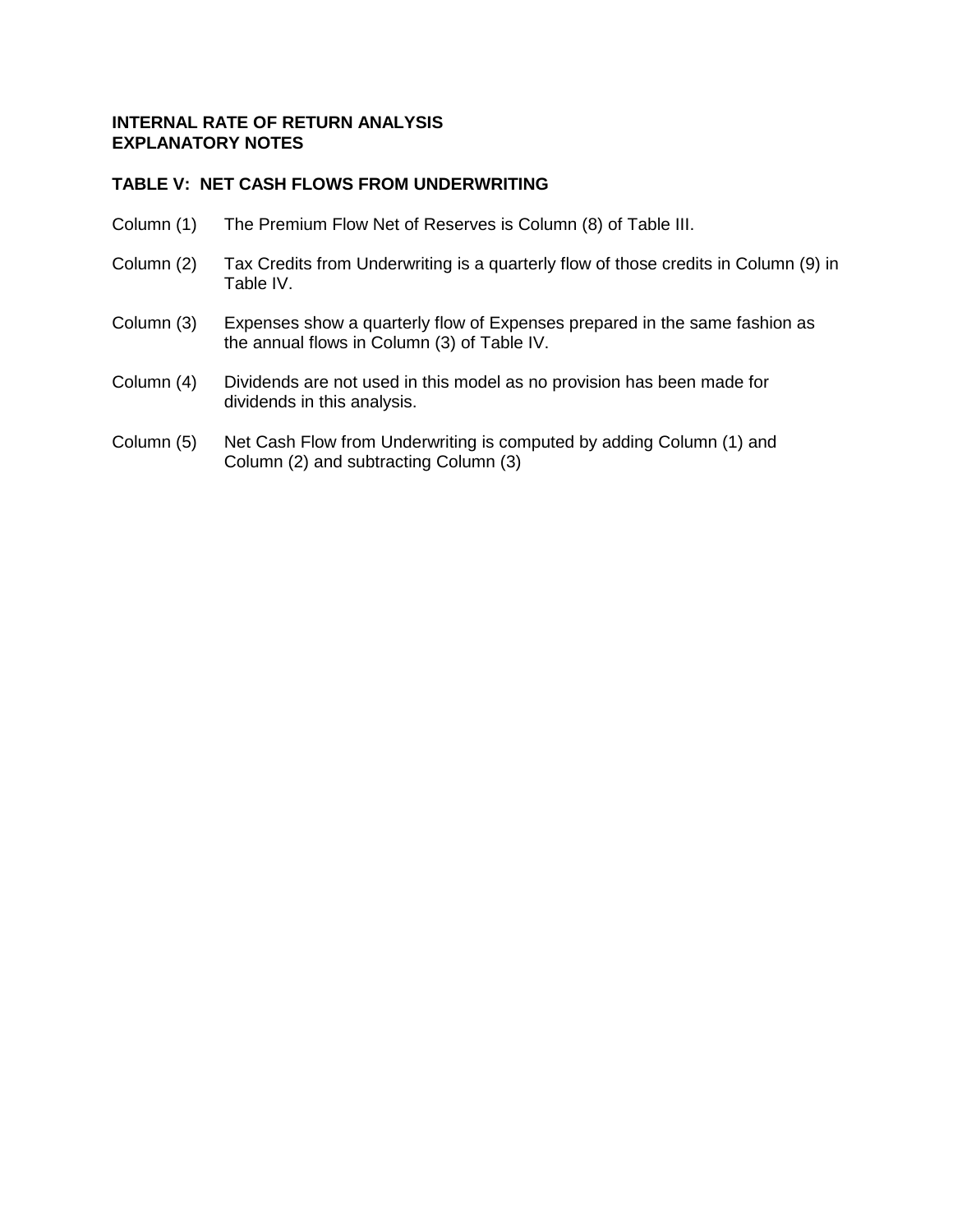#### INTERNAL RATE OF RETURN ANALYSIS STATE OF DELAWARE - 2005 TABLE V: NET CASH FLOWS FROM UNDERWRITING

|               |         | (1)             | (2)                 | (3)      | (4)                | (5)                 |
|---------------|---------|-----------------|---------------------|----------|--------------------|---------------------|
| TIME INTERVAL |         | PREMIUM         | <b>TAX CREDITS</b>  |          |                    | <b>NET CASH</b>     |
| <b>FROM</b>   | TO      | FLOW NET OF     | <b>FROM</b>         |          | EXPENSES DIVIDENDS | <b>FLOW FROM</b>    |
|               |         | <b>RESERVES</b> | <b>UNDERWRITING</b> |          |                    | <b>UNDERWRITING</b> |
| $-1.00$       | $-0.75$ | 0.00            | 0.17                | 0.00     | 0.00               | 0.17                |
| $-0.75$       | $-0.50$ | 0.00            | 0.17                | 0.25     | 0.00               | $-0.08$             |
| $-0.50$       | $-0.25$ | 0.00            | 0.17                | 0.67     | 0.00               | $-0.50$             |
| $-0.25$       | 0.00    | 0.00            | 0.17                | 1.01     | 0.00               | $-0.84$             |
| 0.00          | 0.25    | 4499.06         | $-8835.02$          | 22267.25 | 0.00               | $-26603.21$         |
| 0.25          | 0.50    | 13497.19        | $-8835.02$          | 23930.91 | 0.00               | -19268.74           |
| 0.50          | 0.75    | 22495.31        | $-8835.02$          | 28159.88 | 0.00               | $-14499.58$         |
| 0.75          | 1.00    | 31493.44        | $-8835.02$          | 33582.55 | 0.00               | $-10924.13$         |
| 1.00          | 1.25    | 31493.44        | 4030.10             | 20897.44 | 0.00               | 14626.10            |
| 1.25          | 1.50    | 22495.31        | 4030.10             | 16076.93 | 0.00               | 10448.49            |
| 1.50          | 1.75    | 13497.19        | 4030.10             | 12847.68 | 0.00               | 4679.61             |
| 1.75          | 2.00    | 4499.06         | 4030.10             | 8169.24  | 0.00               | 359.92              |
| 2.00          | 2.25    | $-69305.09$     | 2497.06             | 4194.36  | 0.00               | -71002.39           |
| 2.25          | 2.50    | 24224.00        | 2497.06             | 2279.24  | 0.00               | 24441.82            |
| 2.50          | 2.75    | 16132.69        | 2497.06             | 1517.93  | 0.00               | 17111.82            |
| 2.75          | 3.00    | 8458.78         | 2497.06             | 795.89   | 0.00               | 10159.95            |
| 3.00          | 3.25    | 4528.18         | 943.89              | 426.06   | 0.00               | 5046.01             |
| 3.25          | 3.50    | 2692.65         | 943.89              | 253.35   | 0.00               | 3383.18             |
| 3.50          | 3.75    | 1739.21         | 943.89              | 163.64   | 0.00               | 2519.45             |
| 3.75          | 4.00    | 1017.66         | 943.89              | 95.75    | 0.00               | 1865.80             |
| 4.00          | 4.25    | 511.95          | 435.80              | 48.17    | 0.00               | 899.58              |
| 4.25          | 4.50    | 869.60          | 435.80              | 81.82    | 0.00               | 1223.58             |
| 4.50          | 4.75    | 1285.23         | 435.80              | 120.93   | 0.00               | 1600.10             |
| 4.75          | 5.00    | 1138.96         | 435.80              | 107.16   | 0.00               | 1467.59             |
| 5.00          | 6.00    | 617.19          | 1351.73             | 58.07    | 0.00               | 1910.85             |
| 6.00          | 7.00    | 1073.85         | 1474.61             | 101.04   | 0.00               | 2447.42             |
| 7.00          | 8.00    | 1877.45         | 764.42              | 176.65   | 0.00               | 2465.22             |
| 8.00          | 9.00    | 1605.42         | 1035.44             | 151.05   | 0.00               | 2489.81             |
| 9.00          | 10.00   | 412.95          | 1545.46             | 38.85    | 0.00               | 1919.56             |
| 10.00         | 11.00   | 367.46          | 1937.62             | 34.57    | 0.00               | 2270.51             |
| 11.00         | 12.00   | 375.49          | 1809.06             | 35.33    | 0.00               | 2149.22             |
| 12.00         | 13.00   | 376.38          | 1679.09             | 35.41    | 0.00               | 2020.06             |
| 13.00         | 14.00   | 0.00            | 1362.09             | 0.00     | 0.00               | 1362.09             |
| 14.00         | 15.00   | 0.00            | 655.02              | 0.00     | 0.00               | 655.02              |
| 15.00         | 16.00   | 0.00            | 59.07               | 0.00     | 0.00               | 59.07               |
| 16.00         | 17.00   | 0.00            | 57.85               | 0.00     | 0.00               | 57.85               |
| 17.00         | 18.00   | 0.00            | 57.85               | 0.00     | 0.00               | 57.85               |
| 18.00         | 19.00   | 0.00            | 57.85               | 0.00     | 0.00               | 57.85               |
| 19.00         | 20.00   | 0.00            | 57.85               | 0.00     | 0.00               | 57.85               |
| 20.00         | 21.00   | 0.00            | 58.46               | 0.00     | 0.00               | 58.46               |
| 21.00         | 22.00   | 0.00            | 59.07               | 0.00     | 0.00               | 59.07               |
| 22.00         | 23.00   | 0.00            | 59.07               | 0.00     | 0.00               | 59.07               |
| 23.00         | 24.00   | 0.00            | 59.68               | 0.00     | 0.00               | 59.68               |
| 24.00         | 25.00   | 0.00            | 60.29               | 0.00     | 0.00               | 60.29               |
| 25.00         | 26.00   | 0.00            | 60.89               | 0.00     | 0.00               | 60.89               |
| 26.00         | 27.00   | 0.00            | 61.50               | 0.00     | 0.00               | 61.50               |
| 27.00         | 28.00   | 0.00            | 61.50               | 0.00     | 0.00               | 61.50               |
| 28.00         | 29.00   | 0.00            | 62.11               | 0.00     | 0.00               | 62.11               |
| 29.00         | 30.00   | 0.00            | 62.72               | 0.00     | 0.00               | 62.72               |
| 30.00         | 31.00   | 0.00            | 62.72               | 0.00     | 0.00               | 62.72               |
| 31.00         | 32.00   | 0.00            | 63.33               | 0.00     | 0.00               | 63.33               |
| 32.00         | 33.00   | 0.00            | 63.33               | 0.00     | 0.00               | 63.33               |
| 33.00         | 34.00   | 0.00            | 63.94               | 0.00     | 0.00               | 63.94               |
| 34.00         | 35.00   | 0.00            | 63.94               | 0.00     | 0.00               | 63.94               |
| 35.00         | 36.00   | 0.00            | 64.55               | 0.00     | 0.00               | 64.55               |
| 36.00         | 37.00   | 0.00            | 64.55               | 0.00     | 0.00               | 64.55               |
| 37.00         | 38.00   | 0.00            | 64.55               | 0.00     | 0.00               | 64.55               |
| 38.00         | 39.00   | 0.00            | 64.55               | 0.00     | 0.00               | 64.55               |
| 39.00         | 40.00   | 0.00            | 63.94               | 0.00     | 0.00               | 63.94               |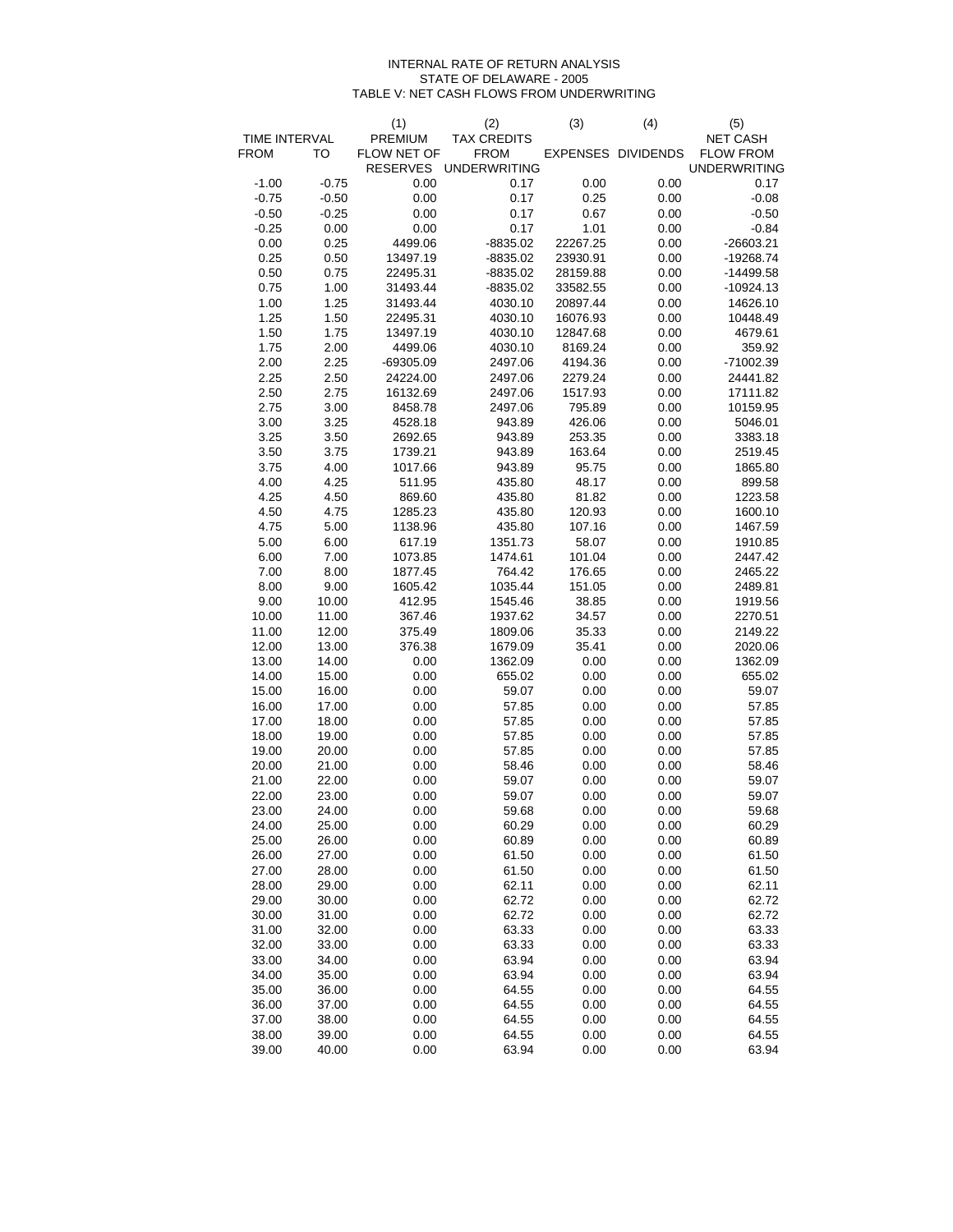## **TABLE VI: DERIVATION OF FUNDS IN SURPLUS ACCOUNT**

Column (1) Loss and Loss Adjustment Reserves is the difference between Losses Incurred (Column (5), Table III) and Losses Paid (Columns (4) and (5), Table IV).

Example: \$373,965.00 - 47,044.80 = \$326,920.20

- Column (2) Unearned Premium Reserves is Column (6) of Table III.
- Column (3) Admitted Agents Balances is Column (4) of Table III.
- Column (4) Cash Level is computed by adding Columns (1) and (2) and subtracting Column (3).

Example: \$326,920.20 + 445,950.00 - 650,509.94 = \$122,360.26

Column (5) Funds in Surplus Account is derived by adding Columns (1) an (2) and dividing that total by the reserve-to-surplus ratio used in the model, in this case 2.73.

Example: (\$326,920.20 + 445,950.00) / 2.73 = \$283,102.64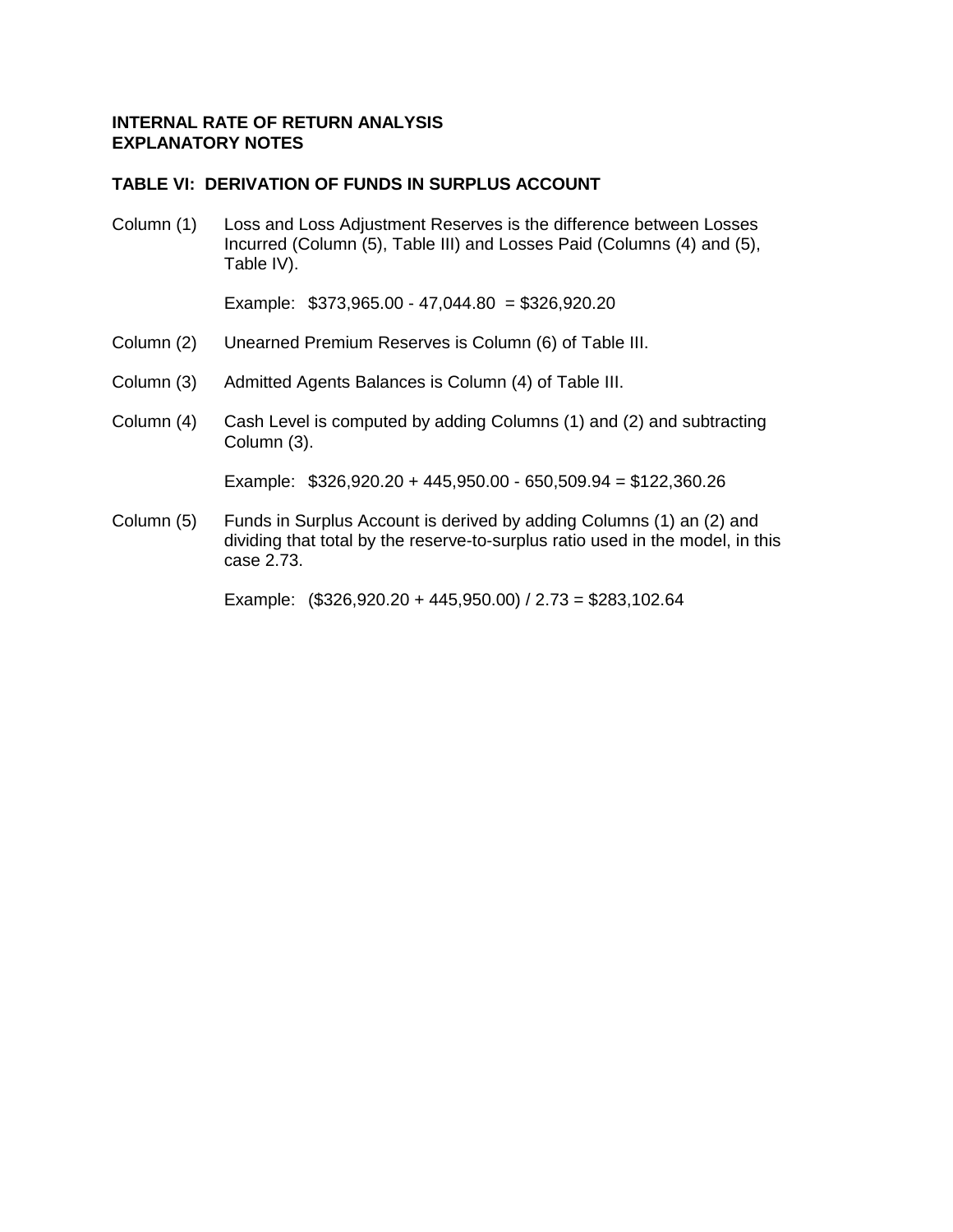#### INTERNAL RATE OF RETURN ANALYSIS STATE OF DELAWARE - 2005 TABLE VI: DERIVATION OF FUNDS IN SURPLUS ACCOUNT

|               |         | (1)                    | (2)               | (3)           | (4)        | (5)             |
|---------------|---------|------------------------|-------------------|---------------|------------|-----------------|
| TIME INTERVAL |         | <b>LOSS AND</b>        | UNEARNED ADMITTED |               | CASH       | <b>FUNDS IN</b> |
| <b>FROM</b>   | то      | LOSS ADJ.              | <b>PREMIUM</b>    | <b>AGENTS</b> | LEVEL      | <b>SURPLUS</b>  |
|               |         | <b>RESERVES</b>        | RESERVES BALANCES |               |            | <b>ACCOUNT</b>  |
| $-1.00$       | $-0.75$ | 0.00                   | 0.00              | 0.00          | 0.00       | 0.00            |
| $-0.75$       | $-0.50$ | 0.00                   | 0.00              | $-2.68$       | 2.68       | 0.00            |
| $-0.50$       | $-0.25$ | 0.00                   | 0.00              | $-9.81$       | 9.81       | 0.00            |
| $-0.25$       | 0.00    | 0.00                   | 0.00              | $-20.51$      | 20.51      | 0.00            |
| 0.00          | 0.25    | 18668.33               | 195103.13         | 221050.28     | $-7278.82$ | 78304.56        |
| 0.25          | 0.50    | 79377.81               | 334462.50         | 414201.04     | $-360.72$  | 151589.86       |
| 0.50          | 0.75    | 182128.43              | 418078.13         | 556502.79     | 43703.77   | 219855.88       |
| 0.75          | 1.00    | 326920.20              | 445950.00         | 650509.94     | 122360.26  | 283102.64       |
| 1.00          | 1.25    | 452348.06              | 250846.88         | 463283.18     | 239911.75  | 257580.56       |
| 1.25          | 1.50    | 531030.30              | 111487.50         | 317325.53     | 325192.27  | 235354.51       |
| 1.50          | 1.75    | 562966.91              | 27871.88          | 195724.78     | 395114.01  | 216424.46       |
| 1.75          | 2.00    | 548157.90              | 0.00              | 113883.14     | 434274.75  | 200790.44       |
| 2.00          | 2.25    | 520428.39              | 0.00              | 0.00          | 520428.39  | 190633.11       |
| 2.25          | 2.50    | 492698.89              | 0.00              | 0.00          | 492698.89  | 180475.78       |
| 2.50          | 2.75    | 464969.38              | 0.00              | 0.00          | 464969.38  | 170318.46       |
| 2.75          | 3.00    | 437239.88              | 0.00              | 0.00          | 437239.88  | 160161.13       |
| 3.00          | 3.25    | 420112.28              | 0.00              | 0.00          | 420112.28  | 153887.28       |
| 3.25          | 3.50    | 402984.68              | 0.00              | 0.00          | 402984.68  | 147613.44       |
| 3.50          | 3.75    | 385857.09              | 0.00              | 0.00          | 385857.09  | 141339.59       |
| 3.75          | 4.00    | 368729.49              | 0.00              | 0.00          | 368729.49  | 135065.75       |
| 4.00          | 4.25    | 357622.73              | 0.00              | 0.00          | 357622.73  | 130997.34       |
| 4.25          | 4.50    | 346515.97              | 0.00              | 0.00          | 346515.97  | 126928.93       |
| 4.50          | 4.75    | 335409.21              | 0.00              | 0.00          | 335409.21  | 122860.52       |
| 4.75          | 5.00    | 324302.45              | 0.00              | 0.00          | 324302.45  | 118792.11       |
| 5.00          | 6.00    | 293786.90              | 0.00              | 0.00          | 293786.90  | 107614.25       |
| 6.00          | 7.00    | 271648.18              | 0.00              | 0.00          | 271648.18  | 99504.83        |
| 7.00          | 8.00    | 254819.75              | 0.00              | 0.00          | 254819.75  | 93340.57        |
| 8.00          | 9.00    | 241357.01              | 0.00              | 0.00          | 241357.01  | 88409.16        |
| 9.00          | 10.00   | 230138.06              | 0.00              | 0.00          | 230138.06  | 84299.66        |
| 10.00         | 11.00   | 220414.97              | 0.00              | 0.00          | 220414.97  | 80738.08        |
| 11.00         | 12.00   | 211664.19              | 0.00              | 0.00          | 211664.19  | 77532.67        |
| 12.00         | 13.00   | 203586.55              | 0.00              | 0.00          | 203586.55  | 74573.83        |
| 13.00         | 14.00   | 195957.66              | 0.00              | 0.00          | 195957.66  | 71779.36        |
|               |         | 188553.15              | 0.00              |               |            | 69067.09        |
| 14.00         | 15.00   |                        | 0.00              | 0.00<br>0.00  | 188553.15  |                 |
| 15.00         | 16.00   | 181298.23              |                   |               | 181298.23  | 66409.61        |
| 16.00         | 17.00   | 174192.90<br>167087.56 | 0.00              | 0.00          | 174192.90  | 63806.92        |
| 17.00         | 18.00   |                        | 0.00              | 0.00          | 167087.56  | 61204.24        |
| 18.00         | 19.00   | 159982.23              | 0.00              | 0.00          | 159982.23  | 58601.55        |
| 19.00         | 20.00   | 152876.89              | 0.00              | 0.00          | 152876.89  | 55998.86        |
| 20.00         | 21.00   | 145696.76              | 0.00              | 0.00          | 145696.76  | 53368.78        |
| 21.00         | 22.00   | 138441.84              | 0.00              | 0.00          | 138441.84  | 50711.30        |
| 22.00         | 23.00   | 131186.92              | 0.00              | 0.00          | 131186.92  | 48053.82        |
| 23.00         | 24.00   | 123857.21              | 0.00              | 0.00          | 123857.21  | 45368.94        |
| 24.00         | 25.00   | 116452.70              | 0.00              | 0.00          | 116452.70  | 42656.67        |
| 25.00         | 26.00   | 108973.40              | 0.00              | 0.00          | 108973.40  | 39917.00        |
| 26.00         | 27.00   | 101419.31              | 0.00              | 0.00          | 101419.31  | 37149.93        |
| 27.00         | 28.00   | 93865.21               | 0.00              | 0.00          | 93865.21   | 34382.86        |
| 28.00         | 29.00   | 86236.33               | 0.00              | 0.00          | 86236.33   | 31588.40        |
| 29.00         | 30.00   | 78532.65               | 0.00              | 0.00          | 78532.65   | 28766.54        |
| 30.00         | 31.00   | 70828.97               | 0.00              | 0.00          | 70828.97   | 25944.68        |
| 31.00         | 32.00   | 63050.50               | 0.00              | 0.00          | 63050.50   | 23095.42        |
| 32.00         | 33.00   | 55272.03               | 0.00              | 0.00          | 55272.03   | 20246.16        |
| 33.00         | 34.00   | 47418.76               | 0.00              | 0.00          | 47418.76   | 17369.51        |
| 34.00         | 35.00   | 39565.50               | 0.00              | 0.00          | 39565.50   | 14492.86        |
| 35.00         | 36.00   | 31637.44               | 0.00              | 0.00          | 31637.44   | 11588.81        |
| 36.00         | 37.00   | 23709.38               | 0.00              | 0.00          | 23709.38   | 8684.75         |
| 37.00         | 38.00   | 15781.32               | 0.00              | 0.00          | 15781.32   | 5780.70         |
| 38.00         | 39.00   | 7853.26                | 0.00              | 0.00          | 7853.26    | 2876.65         |
| 39.00         | 40.00   | 0.00                   | 0.00              | 0.00          | 0.00       | 0.00            |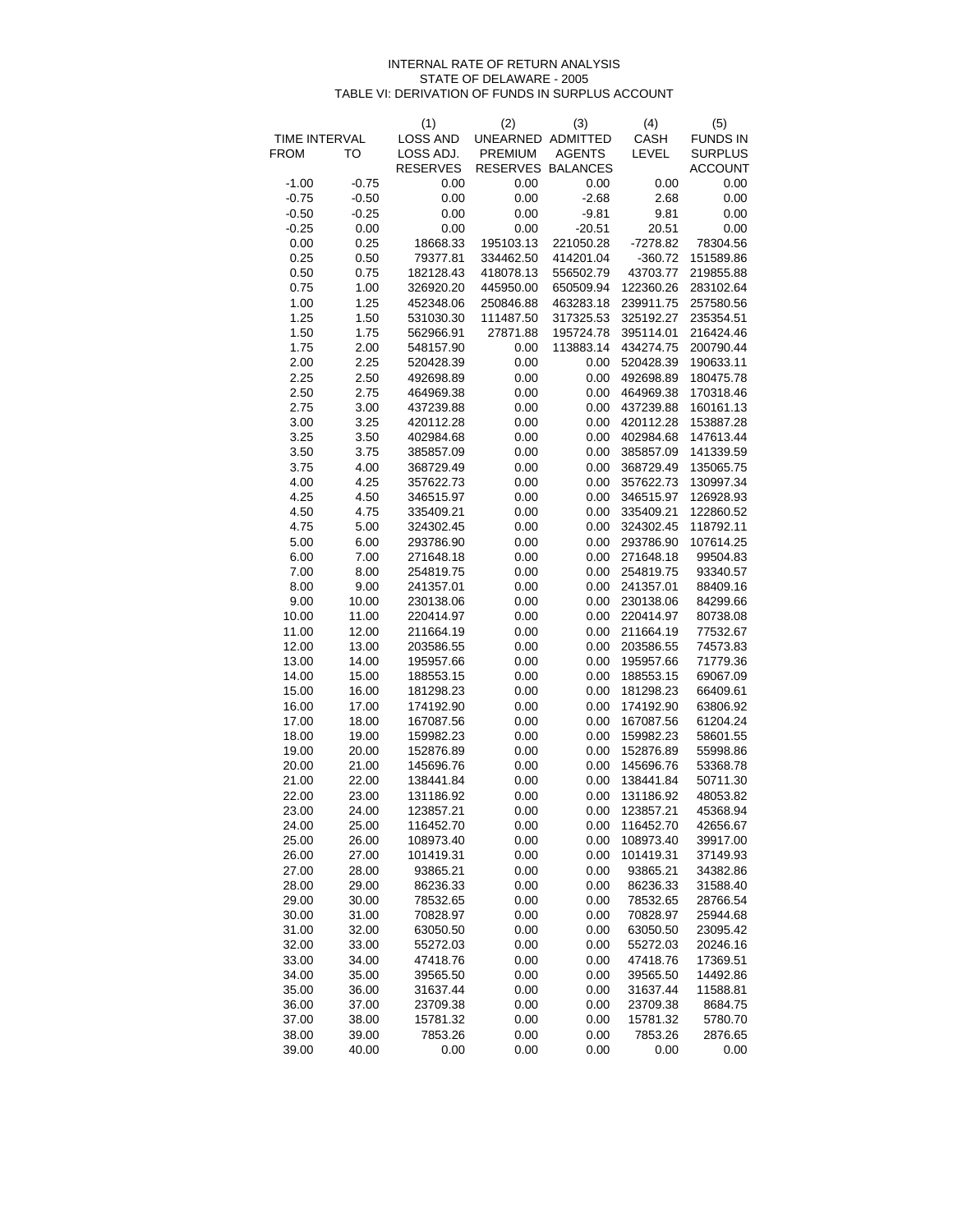# **TABLE VII: NOMINAL CASH FLOWS TO INVESTORS**

Column (1) Net Cash Flow Underwriting is Column (5) of Table V. Column (2) Cash Pre-Tax Income is computed by multiplying the pre-tax investment yield rate times the periodic average Cash Level from Column (4), Table VI. Example: (\$43,703.77 + 122,360.26) / 2 = \$83,032.02  $$83,032.02 \times .0539706 / 4 = $1,120.32$ Column (3) Cash Income Taxes is computed by multiplying the investment income tax rate times the periodic average Cash Level from Column (4), Table VI. Example: (\$43,703.77 + 122,360.26) / 2 = \$83,032.02  $-$ \$83,032.02 x .012701355 / 4 =  $-$ \$263.65 Column (4) Net Flow from Surplus is the periodic change in Surplus Balance posted in Column (5) of Table VI. Example: \$219,855.88 - 283,102.64 = (\$63,246.76) Column (5) Surplus Pre-Tax Income is computed by applying the pre-tax investment yield to average periodic surplus balance computed from Column (5) of Table VI. Example: (\$219,855.88 + 283,102.64) / 2 = \$251,479.26  $$251,479.26 \times .0539706 / 4 = $3,393.12$ Column (6) Surplus Income Taxes is the product of the investment income tax rate and the average periodic surplus balance computed from Column (5) of Table VI. Example: (\$219,855.88 + 283,102.64) / 2 = \$251,479.26  $$251,479.26 \times .012701355 / 4 = $798.53$ Column (7) Net Cash Flow is the sum of Columns (1) through (6) and represents the net flows to investors which result in a rate of return of 10.28 percent to investors in the insurance company as required by the Internal Rate of Return Model.

> Example:  $-$ \$10,294.13 + 1,120.32 - 263.65 - 63,246.76 + 3,393.12 - 798.53= -\$70,719.63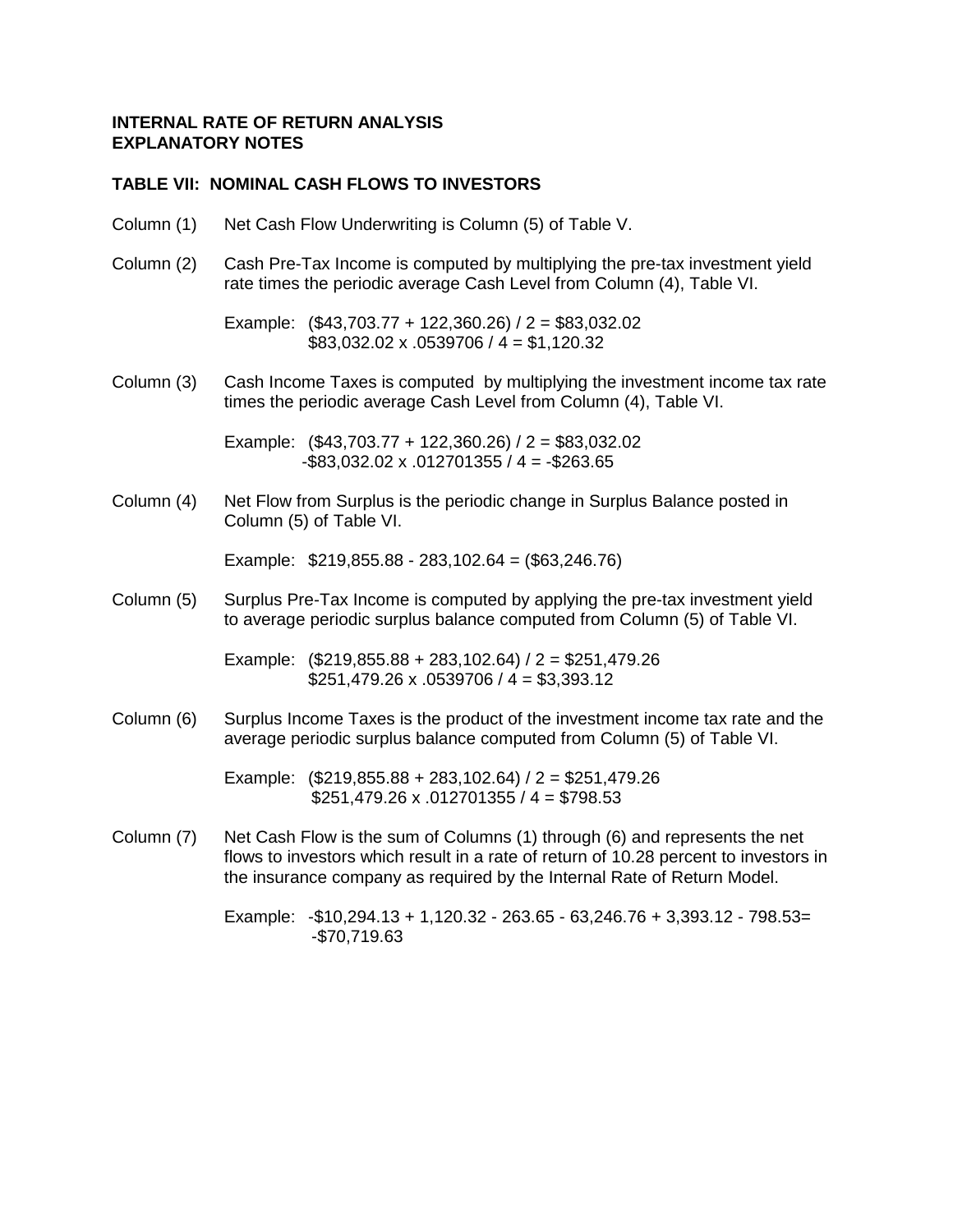#### INTERNAL RATE OF RETURN ANALYSIS STATE OF DELAWARE - 2005 TABLE VII: NOMINAL CASH FLOWS TO INVESTORS

|             |                 | (1)                 | (2)                         | (3)              | (4)                                       | (5)           | (6)                    | (7)          |
|-------------|-----------------|---------------------|-----------------------------|------------------|-------------------------------------------|---------------|------------------------|--------------|
| <b>TIME</b> | <b>INTERVAL</b> | NET CASH            | CASH                        | CASH             | <b>NET FLOW</b>                           |               | <b>SURPLUS SURPLUS</b> | <b>NET</b>   |
| <b>FROM</b> | TO              | <b>FLOW FROM</b>    |                             |                  | PRE-TAX INCOME FOR SURPLUS PRE-TAX INCOME |               |                        | CASH         |
|             |                 | UNDERWRITING INCOME |                             | <b>TAXES</b>     | <b>ACCOUNT</b>                            | <b>INCOME</b> | <b>TAXES</b>           | <b>FLOW</b>  |
| $-1.00$     | $-0.75$         | 0.17                | 0.00                        | $0.00\,$         | 0.00                                      | 0.00          | $0.00\,$               | 0.17         |
| $-0.75$     | $-0.50$         | $-0.08$             | 0.02                        | 0.00             | 0.00                                      | 0.00          | 0.00                   | $-0.07$      |
| $-0.50$     | $-0.25$         | $-0.50$             | 0.08                        | $-0.02$          | 0.00                                      | 0.00          | 0.00                   | $-0.44$      |
| $-0.25$     | 0.00            | $-0.84$             | 0.20                        | $-0.05$          | 0.00                                      | $0.00\,$      | 0.00                   | $-0.68$      |
| $0.00\,$    | 0.25            | $-26603.21$         | $-48.97$                    | 11.52            | -78304.56                                 | 528.27        | -124.32                | $-104541.27$ |
| 0.25        | 0.50            | $-19268.74$         | $-51.54$                    | 12.13            | -73285.29                                 | 1550.94       | $-365.00$              | $-91407.49$  |
| $0.50\,$    | 0.75            | $-14499.58$         | 292.41                      | $-68.81$         | $-68266.03$                               | 2505.89       | $-589.73$              | $-80625.86$  |
| 0.75        | 1.00            | $-10924.13$         | 1120.32                     | $-263.65$        | $-63246.76$                               | 3393.12       | $-798.53$              | -70719.63    |
| 1.00        | 1.25            | 14626.10            | 2444.00                     | $-575.17$        | 25522.07                                  | 3647.62       | $-858.43$              | 44806.20     |
| 1.25        | 1.50            | 10448.49            | 3812.37                     | $-897.20$        | 22226.06                                  | 3325.50       | $-782.62$              | 38132.60     |
| 1.50        | 1.75            | 4679.61             |                             | 4859.42 -1143.61 | 18930.04                                  | 3047.85       | $-717.28$              | 29656.03     |
| 1.75        | 2.00            | 359.92              |                             | 5595.32 -1316.80 | 15634.03                                  | 2814.67       | $-662.40$              | 22424.74     |
| 2.00        | 2.25            | -71002.39           |                             | 6440.73 -1515.75 | 10157.33                                  | 2640.67       | $-621.45$              | -53900.86    |
| 2.25        | 2.50            | 24441.82            |                             | 6834.88 -1608.51 | 10157.33                                  | 2503.62       | $-589.20$              | 41739.94     |
| 2.50        | 2.75            | 17111.82            |                             | 6460.74 -1520.46 | 10157.33                                  | 2366.57       | $-556.95$              | 34019.05     |
| 2.75        | 3.00            | 10159.95            |                             | 6086.59 -1432.41 | 10157.33                                  | 2229.52       | $-524.69$              | 26676.29     |
| 3.00        | 3.25            | 5046.01             |                             | 5783.97 -1361.19 | 6273.85                                   | 2118.67       | $-498.61$              | 17362.70     |
| 3.25        | 3.50            | 3383.18             |                             | 5552.88 -1306.81 | 6273.85                                   | 2034.02       | $-478.68$              | 15458.44     |
| 3.50        | 3.75            | 2519.45             |                             | 5321.78 -1252.42 | 6273.85                                   | 1949.37       | $-458.76$              | 14353.27     |
| 3.75        | 4.00            | 1865.80             |                             | 5090.68 -1198.03 | 6273.85                                   | 1864.72       | -438.84                | 13458.17     |
| 4.00        | 4.25            | 899.58              |                             | 4900.21 -1153.21 | 4068.41                                   | 1794.95       | $-422.42$              | 10087.52     |
| 4.25        | 4.50            | 1223.58             |                             | 4750.35 -1117.94 | 4068.41                                   | 1740.05       | $-409.50$              | 10254.95     |
| 4.50        | 4.75            | 1600.10             |                             | 4600.49 -1082.67 | 4068.41                                   | 1685.16       | $-396.58$              | 10474.90     |
| 4.75        | 5.00            | 1467.59             |                             | 4450.63 -1047.40 | 4068.41                                   | 1630.27       | $-383.66$              | 10185.83     |
| 5.00        | 6.00            |                     | 1910.85  16679.32  -3925.29 |                  | 11177.85                                  | 6109.64       | $-1437.83$             | 30514.54     |
| 6.00        | 7.00            | 2447.42             | 15258.43 -3590.90           |                  | 8109.42                                   | 5589.17       | $-1315.35$             | 26498.20     |
| 7.00        | 8.00            |                     | 2465.22 14206.89 -3343.43   |                  | 6164.26                                   | 5203.99       | $-1224.70$             | 23472.22     |
| 8.00        | 9.00            | 2489.81             | 13389.47 -3151.06           |                  | 4931.41                                   | 4904.57       | $-1154.23$             | 21409.96     |
| 9.00        | 10.00           |                     | 1919.56 12723.43 -2994.31   |                  | 4109.51                                   | 4660.60       | $-1096.82$             | 19321.96     |
| 10.00       | 11.00           |                     | 2270.51 12158.30 -2861.32   |                  | 3561.57                                   | 4453.59       | $-1048.10$             | 18534.55     |
| 11.00       | 12.00           | 2149.22             | 11659.78 -2744.00           |                  | 3205.41                                   | 4270.98       | $-1005.13$             | 17536.27     |
| 12.00       | 13.00           |                     | 2020.06 11205.66 -2637.12   |                  | 2958.84                                   | 4104.64       | $-965.98$              | 16686.09     |
| 13.00       | 14.00           | 1362.09             | 10781.81 -2537.38           |                  | 2794.46                                   | 3949.38       | $-929.44$              | 15420.93     |
| 14.00       | 15.00           | 655.02              | 10376.13 -2441.90           |                  | 2712.27                                   | 3800.78       | $-894.47$              | 14207.84     |
| 15.00       | 16.00           | 59.07               |                             | 9980.54 -2348.81 | 2657.48                                   | 3655.88       | $-860.37$              | 13143.79     |
| 16.00       | 17.00           | 57.85               |                             | 9593.03 -2257.61 | 2602.69                                   | 3513.93       | $-826.96$              | 12682.92     |
| 17.00       | 18.00           | 57.85               |                             | 9209.55 -2167.36 | 2602.69                                   | 3373.46       | $-793.91$              | 12282.28     |
| 18.00       | 19.00           | 57.85               |                             | 8826.07 -2077.11 | 2602.69                                   | 3232.99       | $-760.85$              | 11881.64     |
| 19.00       | 20.00           | 57.85               |                             | 8442.59 -1986.87 | 2602.69                                   | 3092.52       | $-727.79$              | 11481.00     |
| 20.00       | 21.00           | 58.46               |                             | 8057.09 -1896.14 | 2630.08                                   | 2951.32       | $-694.56$              | 11106.25     |
| 21.00       | 22.00           | 59.07               |                             | 7667.56 -1804.47 | 2657.48                                   | 2808.63       | $-660.98$              | 10727.29     |
| 22.00       | 23.00           | 59.07               |                             | 7276.01 -1712.33 | 2657.48                                   | 2665.20       | $-627.23$              | 10318.21     |
| 23.00       | 24.00           | 59.68               |                             | 6882.44 -1619.70 | 2684.88                                   | 2521.04       | $-593.30$              | 9935.03      |
| 24.00       | 25.00           | 60.29               |                             | 6484.83 -1526.13 | 2712.27                                   | 2375.40       | $-559.02$              | 9547.63      |
| 25.00       | 26.00           | 60.89               | 6083.19                     | $-1431.61$       | 2739.67                                   | 2228.27       | $-524.40$              | 9156.02      |
| 26.00       | 27.00           | 61.50               | 5677.51                     | $-1336.14$       | 2767.07                                   | 2079.67       | $-489.43$              | 8760.19      |
| 27.00       | 28.00           | 61.50               | 5269.81                     | $-1240.19$       | 2767.07                                   | 1930.33       | $-454.28$              | 8334.24      |
| 28.00       | 29.00           | 62.11               | 4860.09                     | $-1143.77$       | 2794.46                                   | 1780.25       | $-418.96$              | 7934.19      |
| 29.00       | 30.00           | 62.72               | 4446.34                     | $-1046.39$       | 2821.86                                   | 1628.70       | $-383.29$              | 7529.92      |
| 30.00       | 31.00           | 62.72               | 4030.57                     | $-948.55$        | 2821.86                                   | 1476.40       | $-347.45$              | 7095.54      |
| 31.00       | 32.00           | 63.33               | 3612.78                     | $-850.23$        | 2849.26                                   | 1323.36       | $-311.44$              | 6687.06      |
| 32.00       | 33.00           | 63.33               | 3192.97                     | $-751.43$        | 2849.26                                   | 1169.58       | $-275.25$              | 6248.46      |
| 33.00       | 34.00           | 63.94               | 2771.14                     | $-652.16$        | 2876.65                                   | 1015.07       | $-238.89$              | 5835.76      |
| 34.00       | 35.00           | 63.94               | 2347.29                     | $-552.41$        | 2876.65                                   | 859.81        | $-202.35$              | 5392.95      |
| 35.00       | 36.00           | 64.55               | 1921.43                     | $-452.19$        | 2904.05                                   | 703.82        | $-165.64$              | 4976.03      |
| 36.00       | 37.00           | 64.55               | 1493.55                     | $-351.49$        | 2904.05                                   | 547.09        | $-128.75$              | 4529.00      |
| 37.00       | 38.00           | 64.55               | 1065.67                     | $-250.79$        | 2904.05                                   | 390.35        | $-91.87$               | 4081.96      |
| 38.00       | 39.00           | 64.55               | 637.79                      | $-150.10$        | 2904.05                                   | 233.62        | $-54.98$               | 3634.93      |
| 39.00       | 40.00           | 63.94               | 211.92                      | $-49.87$         | 2876.65                                   | 77.63         | $-18.27$               | 3162.00      |
|             |                 |                     |                             |                  |                                           |               |                        |              |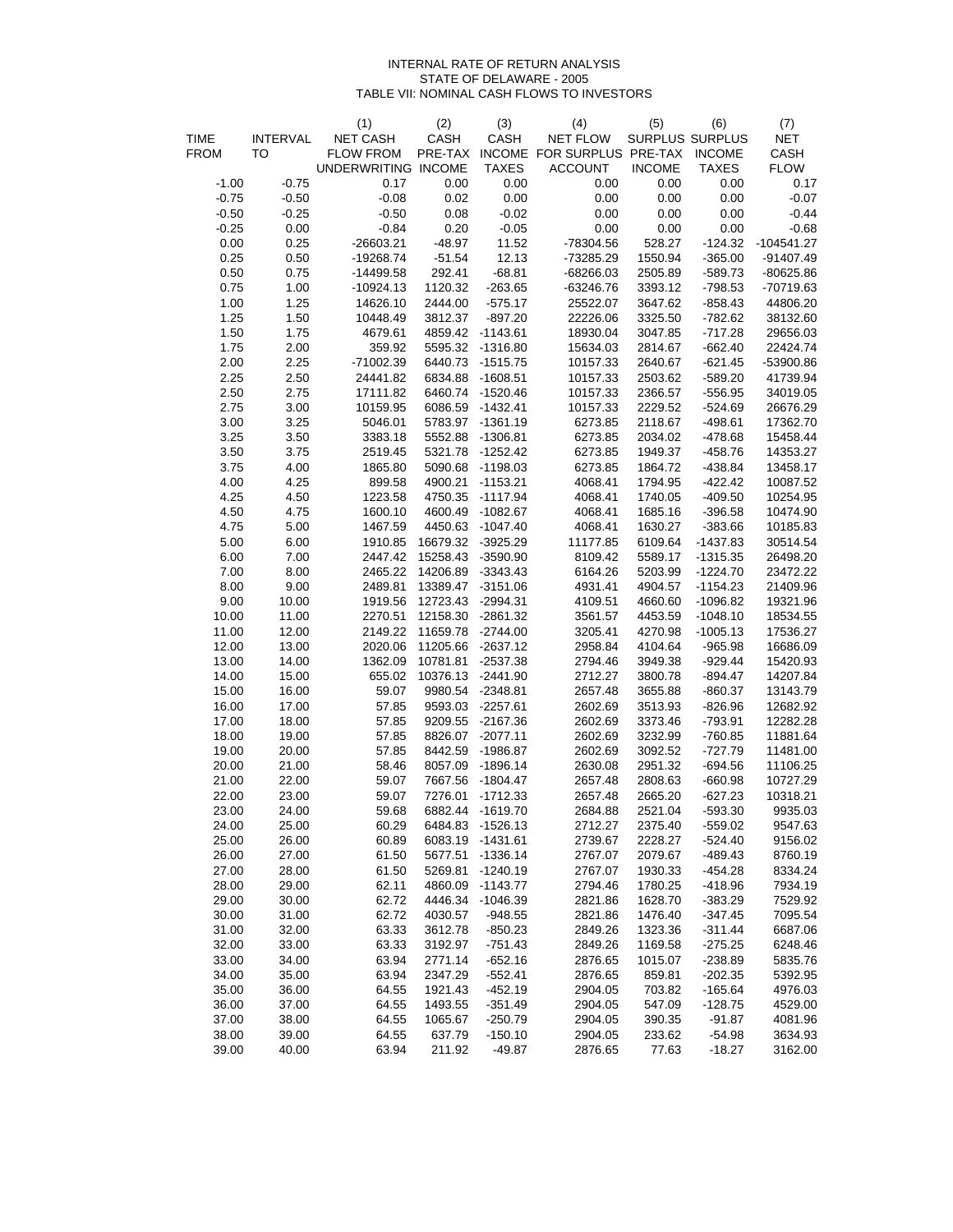### **DELAWARE PRE & POST TAX RETURNS PAGE 1**

- Column (1) Invested Assets Categories taken from Best's Aggregates and Averages with values as of December 31, 2003.
- Column (2) 12/31/03 Market Values Treasuries, Exempt Bonds, Bonds for Unaffiliated and Affiliated Companies, Preferred Stock for Unaffiliated and Affiliated Companies and Common Stock for Unaffiliated and Affiliated Companies all taken from 2004 Best's Aggregates and Averages, Industry Total Schedule D.
- Column (3) Pre-Tax Return

 Treasuries based on yields by Maturity published in Federal Reserve Statistical Release (July 5, 2005) H. 15 (519), weighted by loss payout pattern provided by DCRB for Delaware workers' compensation insurance.

 Exempt Bonds based on yields by Maturity published in Federal Reserve Statistical Release (July 5, 2005) H. 15 (519).

 Bonds based on yields published in Federal Reserve Statistical Release (July 5, 2005) H. 15 (519).

Preferred stock yields based on Moody's Bond Record (June 2005 Book), Vol. 72, No. 6, p. 49.

 Common Stock Yield based on three month Treasury Bill rate (Federal Reserve) plus Ibbotson Differential (2005 Ibbotson Yearbook).

 Mortgages & Real Estate Yield based on three month Treasury Bill rate (Federal Reserve) plus Ibbotson Differential (Ibbotson & Seigel, AREUA Journal, Vol 12, No. 3, 1984).

 Cash & Short Term Investment yield based on short-term treasury yield as published in Federal Reserve (July 5, 2005) H. 15 (519).

Column (4) Investment Gain Product of 12/31/03 Market Value times Pre-Tax Return expressed as a decimal value by asset type.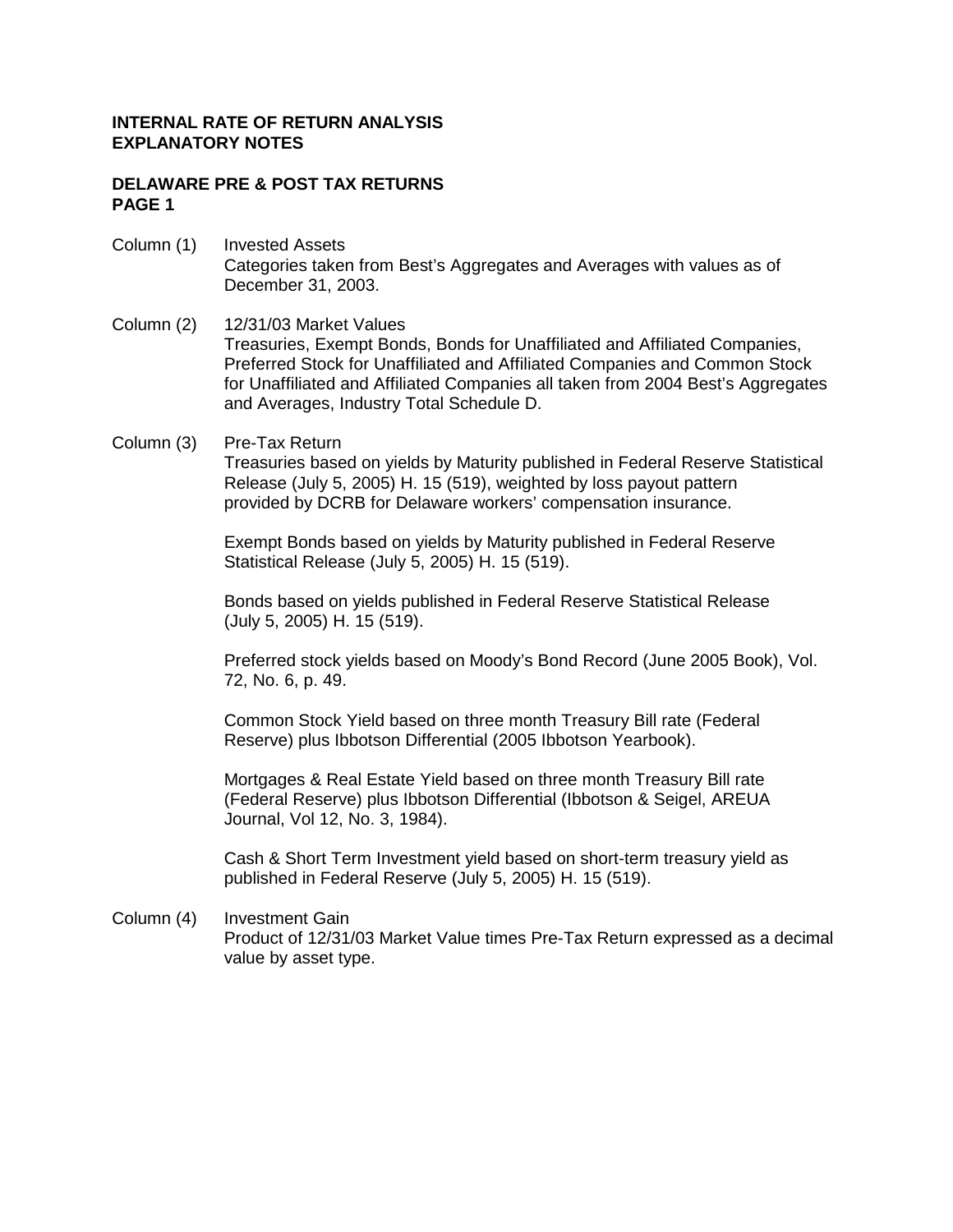### **DELAWARE PRE & POST TAX RETURNS PAGE 2**

### Column (5) Tax Rate

(Percent Taxable x .35) + ((1.0 - Percent Taxable) x .15 x .35)

 Percent Taxable Treasuries, Unaffiliated Bonds, Mortgages & Real Estate and Cash & Short Term Investments all assumed to be 100 percent taxable.

 Exempt Bonds, Bonds in Affiliated Companies and Preferred Stock in Affiliated Companies all assumed to be tax-free.

 Preferred Stock in Unaffiliated Companies: 30 percent of dividend income taxable per Tax Reform Act of 1986; all income attributed to dividends for preferred stock.

 Common Stock of Affiliated Companies: 100 percent of capital gains in affiliated companies subject to income tax per Tax Reform Act of 1986. Portion of common stock income attributed to capital gains is 0.6475.

 Common Stock of Unaffiliated Companies: 30 percent of dividend income plus 100 percent of capital gains income taxable per Tax Reform Act of 1986.  $(.30 \times .3525) + (.6475) = .7533$ . Portions of common stock income attributable to dividend and capital gains from Ibbotson Associates: *Stocks, Bonds, Bills and Inflation: Red Book*, 2005 Edition, Table 6-7 (arithmetic mean), p. 117.

Column (6) Post Tax Return Pre-Tax Return x (1.0 - Tax Rate)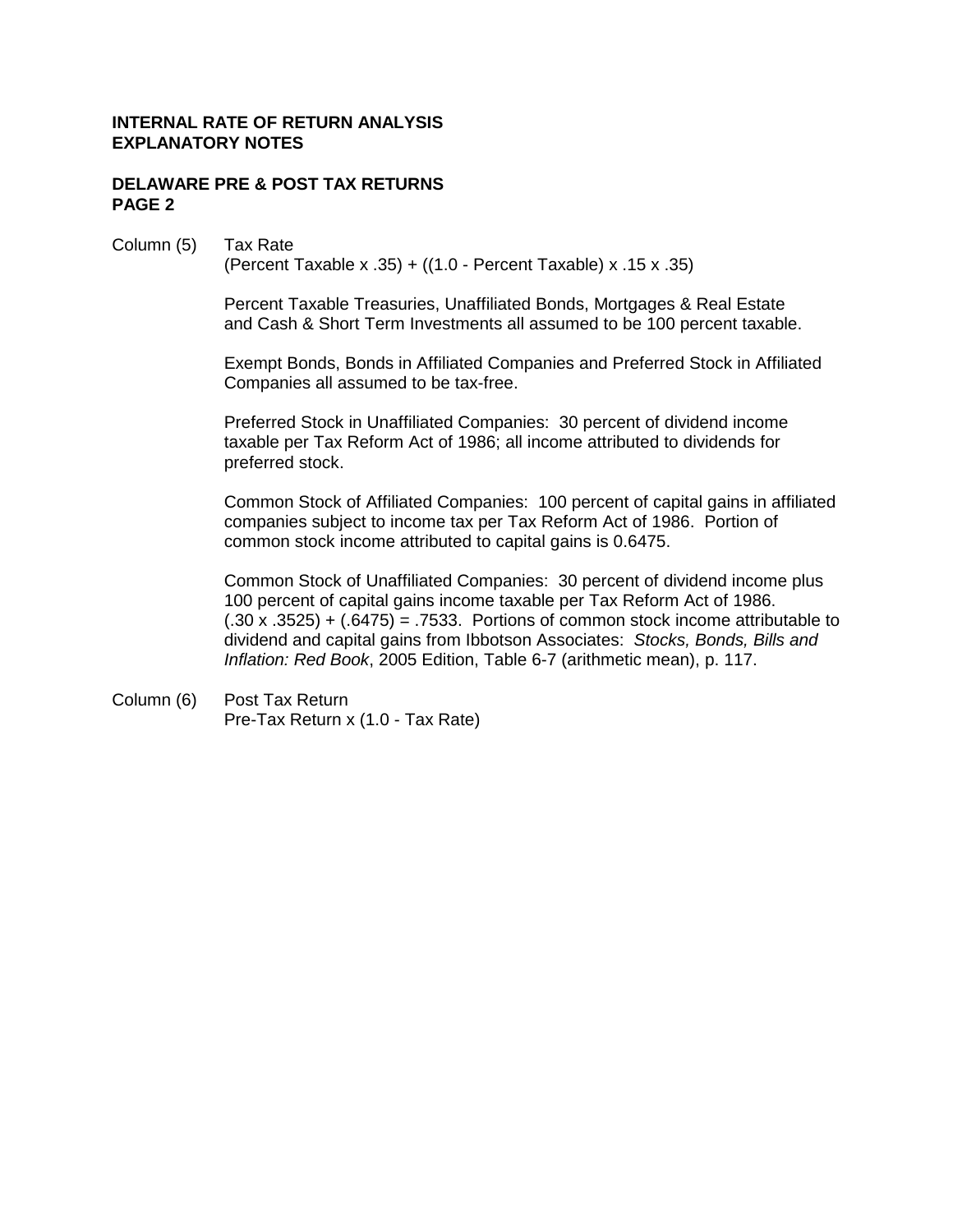### INTERNAL RATE OF RETURN ANALYSIS STATE OF DELAWARE - 2005 PRE & POST TAX RETURNS

| <b>Invested Assets</b> | Assets    | Pre Tax<br>Return | Investment<br>Gain | <b>Tax Rate</b> | Post Tax<br>Return |
|------------------------|-----------|-------------------|--------------------|-----------------|--------------------|
| (1)                    | (2)       | (3)               | (4)                | (5)             | (6)                |
| Treasuries             | 127203262 | 3.84              | 4887752            | 0.35000         | 2.497608           |
| <b>Exempt Bonds</b>    | 314921034 | 4.24              | 13352652           | 0.05250         | 4.017400           |
| Bonds (Unaffil)        | 218223286 | 4.93              | 10758408           | 0.35000         | 3.204500           |
| Bonds (Affiliated)     | 2421965   | 4.93              | 119403             | 0.05250         | 4.671175           |
| Prefer Stk (Unaff)     | 9431408   | 6.21              | 585690             | 0.14175         | 5.329733           |
| Prefer Stk (Affil)     | 6161464   | 6.21              | 382627             | 0.05250         | 5.883975           |
| Common Stk (Unaff)     | 127758304 | 11.77             | 15037152           | 0.27660         | 8.514418           |
| Common Stock (Affil)   | 43220836  | 11.77             | 5087092            | 0.24510         | 8.885173           |
| Mortgage Loans         | 2245555   | 5.53              | 124179             | 0.35000         | 3.594500           |
| <b>Real Estate</b>     | 9465842   | 7.08              | 670182             | 0.35000         | 4.602000           |
| Cash and ST Invest     | 89298453  | 3.30              | 2946849            | 0.35000         | 2.145000           |
| Average or Total       | 950351409 |                   | 53951987           |                 | 4.308921           |

1. Assets are from the latest (2004) Best's A&A, Market Value Dec 31, 2003

2. Yields are from:

a) Treasuries, Exempt Bonds, Other Bonds, Cash & Short Term Invest are from: Federal Reserve H.15(519), July 5, 2005 b) Preferred Stocks are from: Moody's Bond Record, June 2005, Vol. 72, No. 6, p. 49. c) Common Stock: 3 month Treasury (3.14) + Ibbotson Differential (8.63%) Bill rate from Fed Reserve; Differential from 2005 Ibbotson Yearbook d) Real Estate: 3 month Treasury + Ibbotson Differential (3.94) Differential from: Ibbotson & Seigel, AREUA Journal, Vol 12, No. 3, 1984 PRE TAX WEIGHTED PORTFOLIO YIELD - INVEST EXPENSE = 5.3970566 5.3970566

POST TAX WEIGHTED YIELD - POST TAX EXPENSE = 4.1269211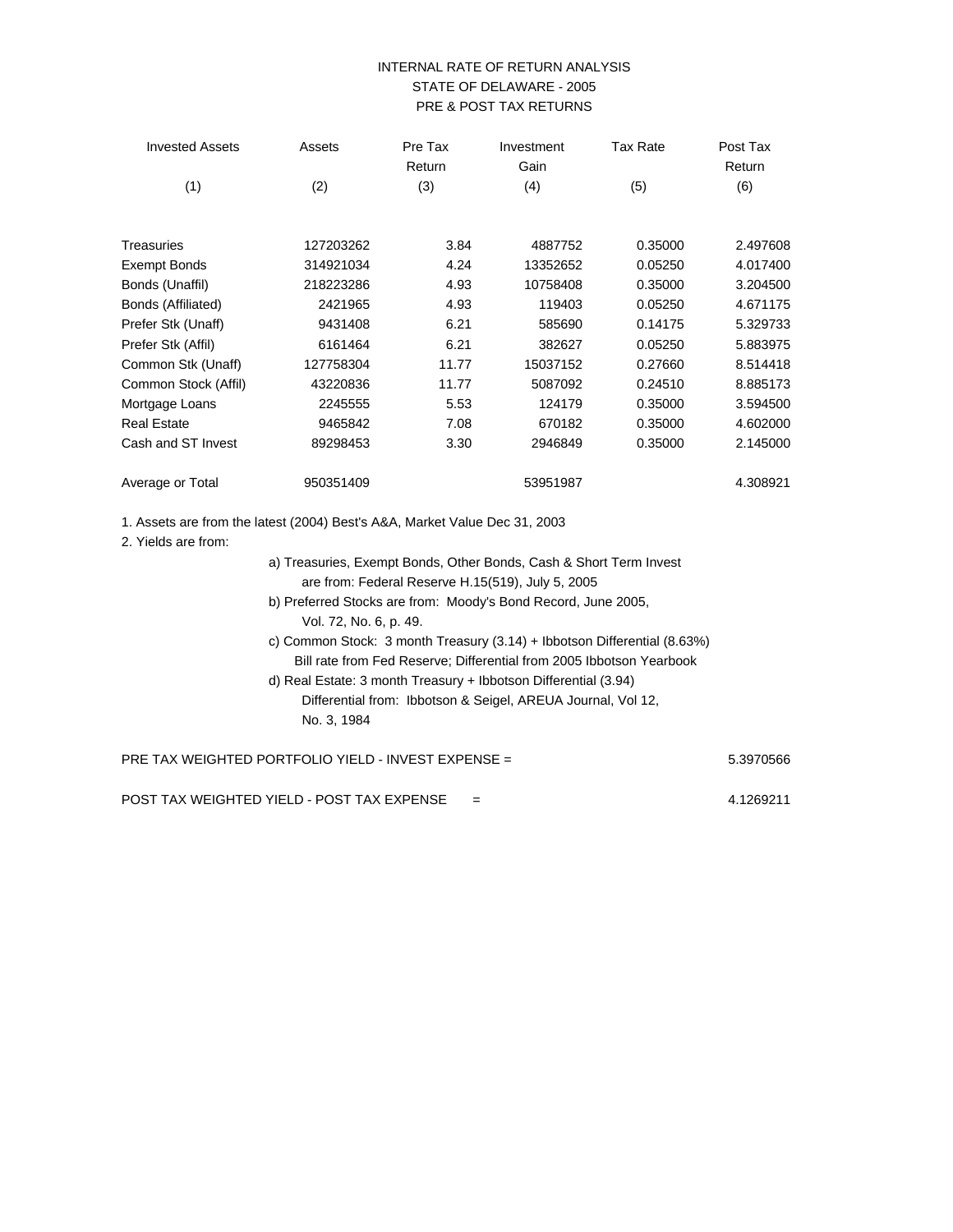# **DELAWARE COST OF CAPITAL**

• All data taken from Value Line Investment Survey of June 4, 2005 and May 27, 2005

• All Property/Casualty Companies Selected with limited exceptions, such as reinsurers and carriers without any workers' compensation insurance writings

• Individual carrier inclusions/exclusions from selected list noted as having limited effect on indicated results.

- DCF FORECAST COST OF CAPITAL
	- $=$  .0177 x (1.0 + 0.5 x .1000) + .1000
	- $= 0.0186 + 0.1000 = 0.1186$
- DCF HISTORICAL COST OF CAPITAL
	- $=$  .0177 X (1.0 + 0.5 X .0547) + .0547
	- $=$  .0182 + .0547 = .0729
- DCF DIVIDENDS ONLY COST OF CAPITAL
	- $=$  .0177 X (1.0 + 0.5 X .0643) + .0643
	- $= 0.0182 + 0.0643 = 0.0825$ 
		- Note: .0643 = Average (.0603, .0682)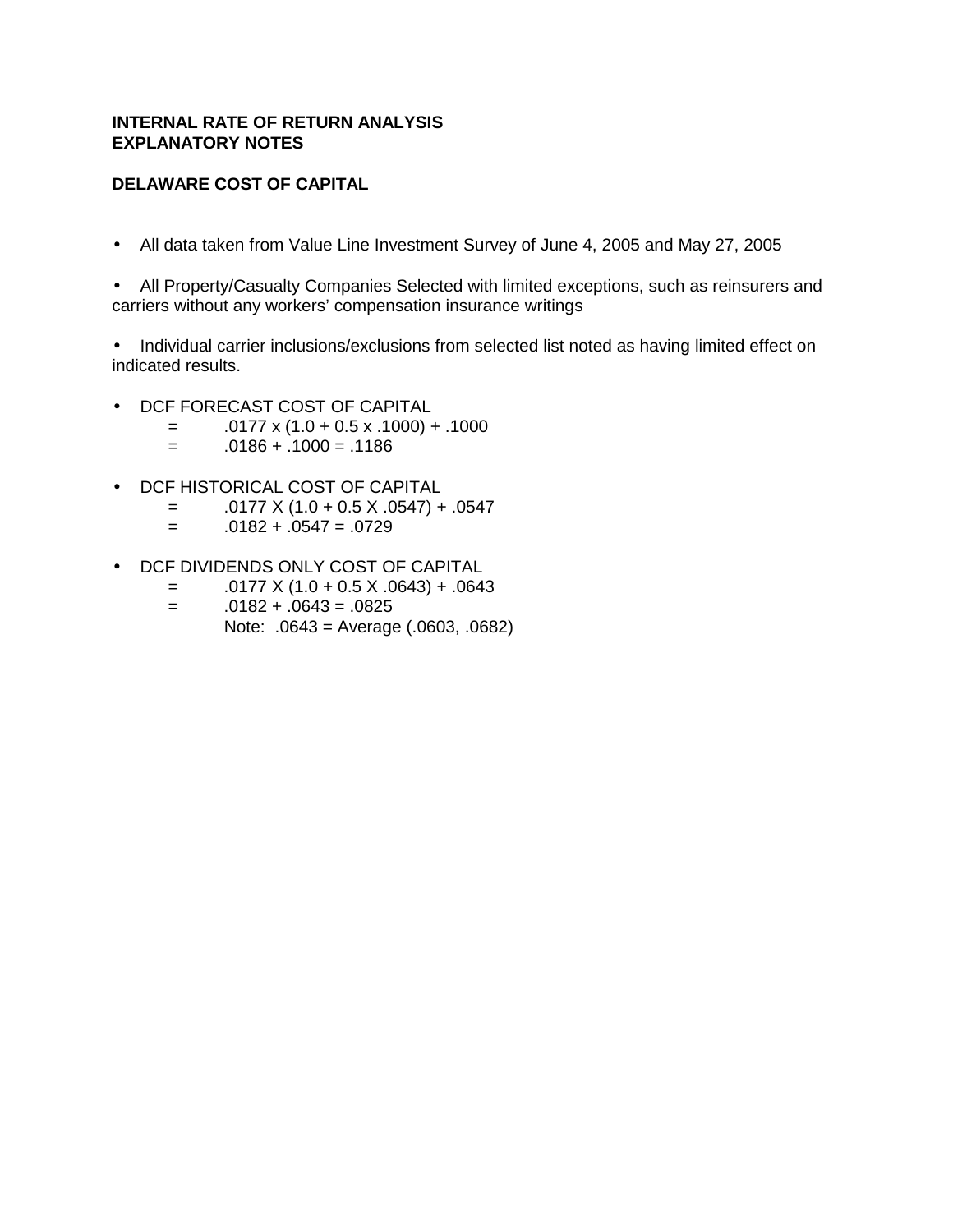### INTERNAL RATE OF RETURN ANALYSIS STATE OF DELAWARE - 2005 COST OF CAPITAL

| <b>DIVIDEND EARNINGS</b><br><b>RETAINED TO</b> |             |              |                   |                   |                   |                          |                 |  |
|------------------------------------------------|-------------|--------------|-------------------|-------------------|-------------------|--------------------------|-----------------|--|
|                                                |             |              | PAST <sub>5</sub> | PAST <sub>5</sub> | EARNINGS DIVIDEND |                          | <b>EQUITY</b>   |  |
| <b>COMPANY</b>                                 | <b>BETA</b> | <b>YIELD</b> | <b>YEARS</b>      | <b>YEARS</b>      |                   | <b>FORECAST FORECAST</b> | <b>FORECAST</b> |  |
| Ace Ltd                                        | 1.45        | 2.0          | 18.5              | $-6.5$            | 21.5              | 8.5                      | 10.5            |  |
| AIG                                            | 1.20        | 0.9          | 12.5              | 13.0              | 13.0              | 24.0                     | 11.5            |  |
| Allstate                                       | 0.90        | 2.2          | 11.5              | $-3.5$            | 12.0              | 9.0                      | 12.0            |  |
| Amer Fnl                                       | 0.95        | 1.5          | $-13.0$           | $-2.0$            | 14.5              | 0.0                      | 11.5            |  |
| <b>Berkley</b>                                 | 0.80        | 0.6          | 5.0               | 45.5              | 13.5              | 8.0                      | 12.0            |  |
| Chubb                                          | 1.05        | 2.1          | 3.5               | 0.5               | 14.0              | 5.5                      | 9.0             |  |
| Cinc Fnl                                       | 0.85        | 3.1          | 10.5              | 4.0               | 6.0               | 9.0                      | 4.0             |  |
| Merc Gen                                       | 0.85        | 3.1          | 13.5              | 4.0               | 10.0              | 6.5                      | 11.0            |  |
| Ohio Cas                                       | 0.85        | 1.0          | 0.0               | $-12.0$           | 22.0              | 0.0                      | 7.1             |  |
| Old Rep                                        | 1.05        | 2.8          | 20.5              | 10.5              | 6.0               | 3.5                      | 7.5             |  |
| Progressive                                    | 0.95        | 0.1          | 4.5               | 26.0              | 10.0              | 6.5                      | 13.0            |  |
| <b>RLI Corp</b>                                | 0.70        | 1.4          | 10.0              | 9.5               | 9.5               | 12.0                     | 8.0             |  |
| Safeco                                         | 0.85        | 1.8          | $-11.0$           | 3.5               | 11.5              | 8.0                      | 9.5             |  |
| St Paul                                        | 1.20        | 2.4          | 2.0               | $-9.5$            | 21.0              | $-0.5$                   | 10.0            |  |
| Select                                         | 0.85        | 1.6          | 2.5               | 4.0               | 8.0               | 4.0                      | 10.5            |  |
| <b>Trans Atl</b>                               | 0.80        | 0.8          | 8.0               | 2.5               | 15.0              | 10.0                     | 11.0            |  |
| XL Cap                                         | 1.05        | 2.7          | 4.0               | $-6.0$            | 18.0              | 2.0                      | 10.5            |  |
|                                                | 0.96        | 1.77         | 6.03              | 4.91              | 13.26             | 6.82                     | 9.92            |  |

SOURCE: VALUE LINE INVESTMENT SURVEY, JUNE 24 & MAY 27, 2005

### DCF COST OF CAPITAL

### FORECAST

| A. EARNINGS<br><b>B. DIVIDEND</b><br>C. FUNDAMENT | 13.26<br>6.82<br>9.92 |       |               |
|---------------------------------------------------|-----------------------|-------|---------------|
| $FORECAST = (A+B+C)/3$                            |                       | 10.00 |               |
| FORECAST COST OF CAPITAL =                        |                       |       | 11.86 PERCENT |
| <b>HISTORICAL</b>                                 |                       |       |               |
| A. EARNINGS<br><b>B. DIVIDEND</b>                 | 4.91<br>6.03          |       |               |
| $HISTORICAL = (A+B)/2$                            |                       | 5.47  |               |
| HISTORICAL COST OF CAPITAL =                      |                       |       | 7.29 PERCENT  |
| DIVIDENDS ONLY (GROWTH & HISTORICAL)              |                       |       | 8.25 PERCENT  |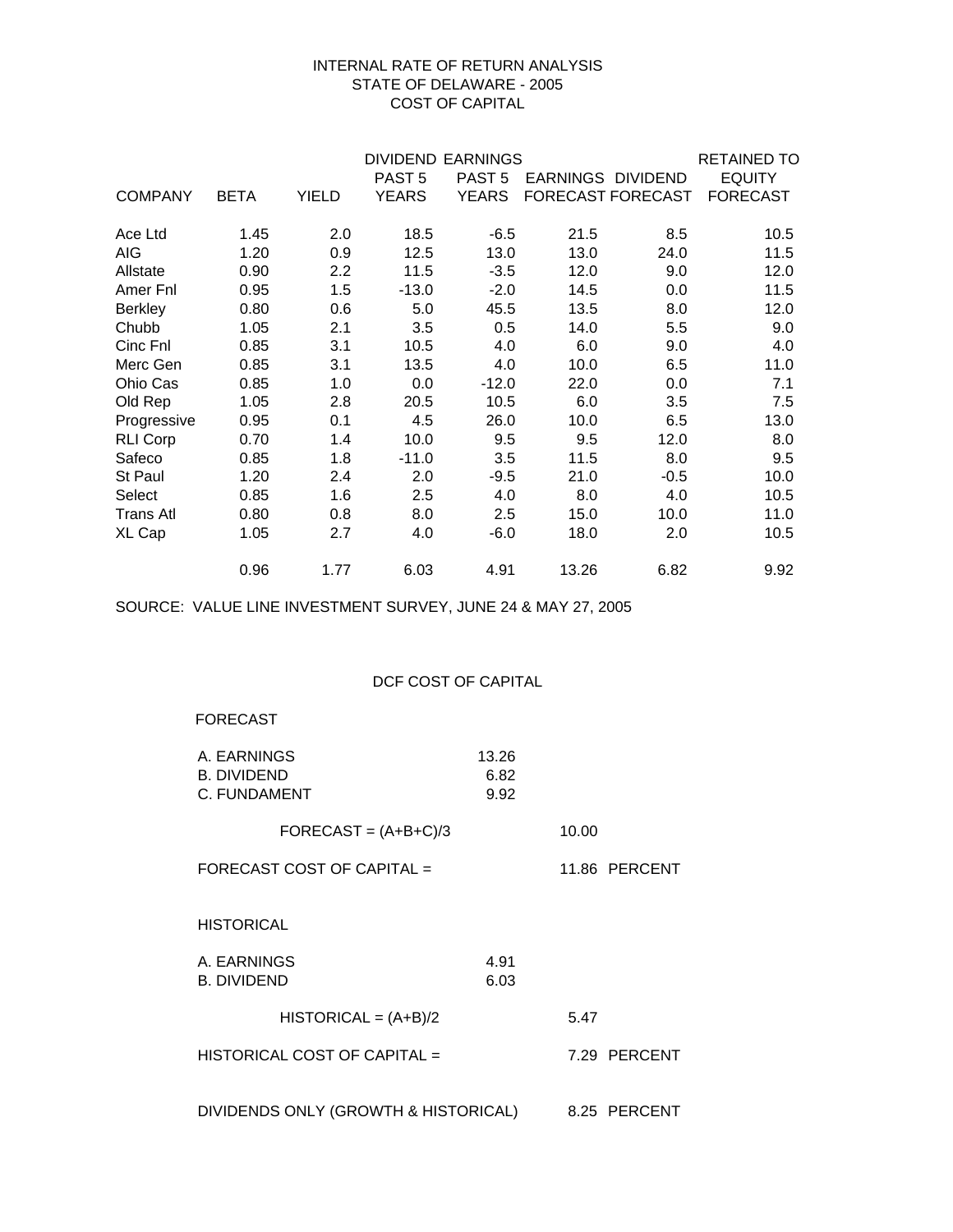### STATE OF DELAWARE - 2005 COST OF CAPITAL INTERNAL RATE OF RETURN ANALYSIS

| A) CAPM COST OF CAPITAL | $3.14 + 0.96(8.63) =$   | 11.42 PERCENT |
|-------------------------|-------------------------|---------------|
| B) DCF COST OF CAPITAL  | $(11.86+7.29+8.25)/3 =$ | 9.13 PERCENT  |
| C) COST OF CAPITAL      | $(A+B)/2 =$             | 10.28 PERCENT |

SOURCES:

- A: CAPM: BETA VALUE LINE INVESTMENT SURVEY JUNE 24 & MAY 27, 2005 RF - 3 MONTH BILL RATE WEEK ENDED JULY 1, 2005. FEDERAL RESERVE H. 15 (JULY 5, 2005 (3.14%)
	- RM RF = IBBOTSON DIFFERENTIAL (STOCK MARKET TO 3 MONTH BILL RATE, 1926 TO 2004 AVERAGE) = 8.63. VALUATION EDITION, 2005 YEARBOOK, TABLE 5-1

B: DCF: K = Y (1+0.5G) + G

 Y IS THE CURRENT DIVEND YIELD (FROM VALUE LINE) G IS THE DIVIDEND GROWTH RATE (FROM VALUE LINE)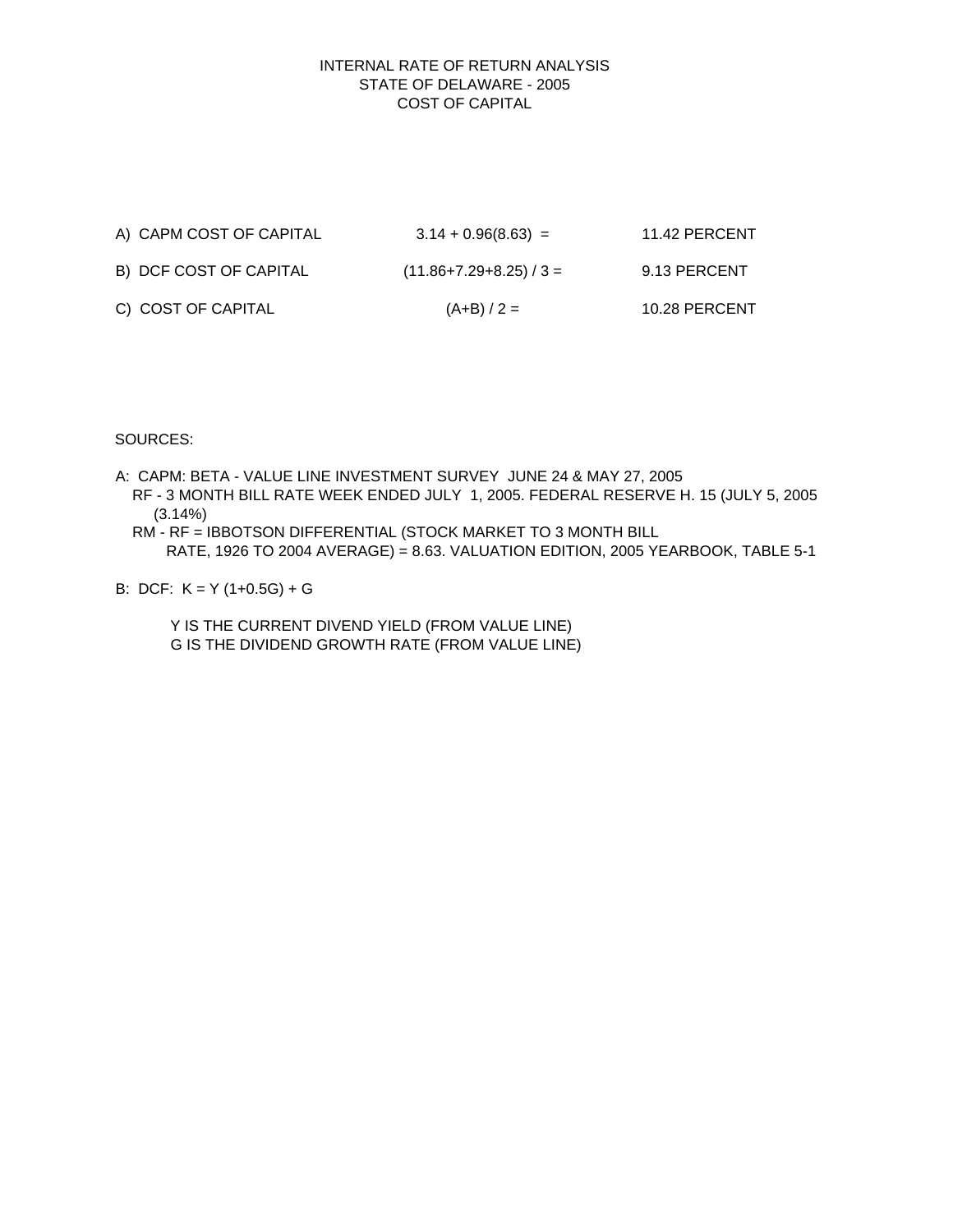# **DELAWARE RESERVE-TO-SURPLUS RATIOS**

| Columns $(1) - (4)$ | Reserves and policyholder surplus for commercial casualty<br>predominate carriers all taken from Best's Aggregates and Averages<br>with values as of December 31, 2003. |
|---------------------|-------------------------------------------------------------------------------------------------------------------------------------------------------------------------|
|                     |                                                                                                                                                                         |

Column (5) Reserve-to-Surplus ratio is the sum of the reserves in columns (1) through (3) divided by the policyholder surplus in column (5)

> 1,428,476,922 + 307,900,599 + 429,567,212 = 2,165,944,733 2,165,944,733 / 794,157,184 = 2.72735017